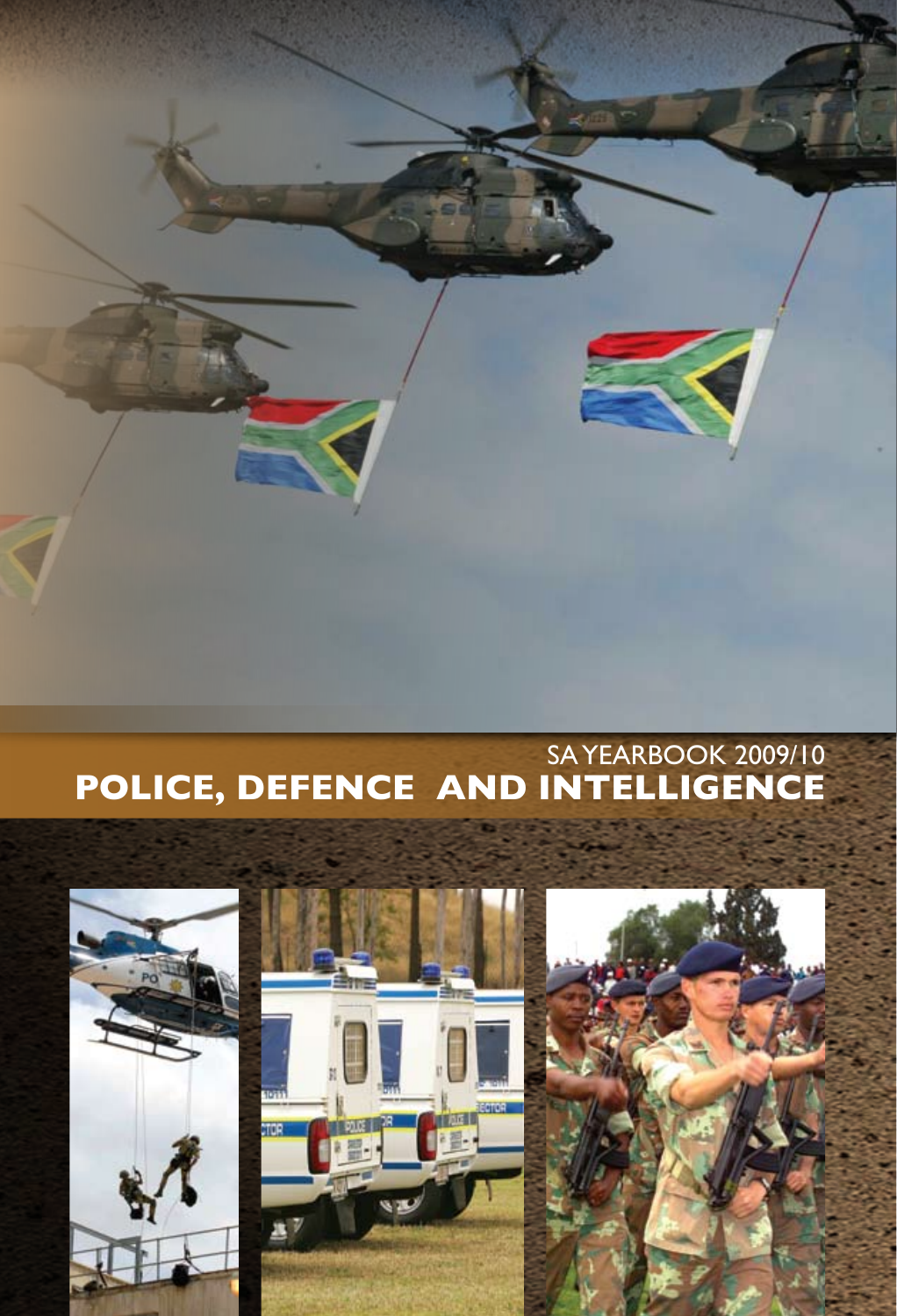## **POLICE, DEFENCE AND INTELLIGENCE 17**

The fight against crime is part of an integrated approach to achieve the goal of a better life for all.

The appointment of the new executive in 2009 brought some changes to the Justice, Crime Prevention and Security (JPCS) Cluster. The Ministry of Safety and Security changed to the Ministry of Police.

The Minister of Police is responsible for policing in general and is accountable to Cabinet and Parliament. Important features of the minister's responsibilities include determining national policing policy and providing civilian oversight. The following three structures fall under the Minister of Police:

- Secretariat for Safety and Security
- Independent Complaints Directorate (ICD)
- South African Police Service (SAPS).

The aim of the SAPS is to prevent, combat and investigate crime, maintain public order, protect and secure the inhabitants of South Africa and their property, and uphold law enforcement.

The name of the Department of Defence was changed to the Department of Defence and Military Veterans. This is in acknowledgement of the veterans' role in attaining peace and democracy in South Africa. The Department of Defence and Military Veterans defends South Africa's territorial integrity and its people.

## **2010 FIFA World Cup™**

South Africa is ready to ensure a safe and secure 2010 FIFA World Cup™. The Government is responsible for general security, while the Organising Committee (OC) is in charge of venue security.

In June 2008, the OC submitted a comprehensive security plan to FIFA, which was reviewed and endorsed.

Government has invested about R1,3 billion in World Cup security.

The SAPS is set to deploy 41 000 police officers for the World Cup, made up of 31 000 permanent members and 10 000 police reservists. About 700 officers will be deployed around the stadiums for each match.

Interpol will be setting up an office in South Africa for the World Cup.

## **Secretariat for Safety and Security**

In terms of the SAPS Act, 1995 (Act 68 of 1995), the Secretariat for Safety and Security's functions are to:

- advise the minister
- promote democratic accountability and transparency in the SAPS
- provide the minister with legal services and advice on constitutional matters
- monitor the implementation of policy
- conduct research on any policing matter in accordance with the instructions of the minister, and evaluate the performance of the SAPS.

# **Independent Complaints Direc- torate**

The ICD's primary role is to ensure that complaints about alleged criminal offences and misconduct committed by SAPS members are investigated effectively. Police conduct or behaviour that is prohibited in terms of the SAPS standing orders and police regulations includes neglect of duties and failure to comply with the SAPS Code of Conduct. It is governed by Chapter 10 of the SAPS Act, 1995.

The ICD has additional mandates in respect of monitoring the SAPS' implementation of the Domestic Violence Act, 1998 (Act 116 of 1998), and overseeing municipal policing services.

The ICD investigates all deaths in police custody or as a result of police action. An investigation is conducted to determine any indications of criminal conduct by the SAPS. Where there are no indications of criminal conduct, the matter is left to the police to investigate, while the ICD monitors and supervises the investigation. If information is received indicating criminal conduct on the part of the police, the ICD conducts a full investigation.

Upon completion of an investigation, the ICD may make recommendations to the Director of Public Prosecutions about the prosecution of any implicated SAPS member, and to SAPS management regarding the departmental prosecution of a police member. The ICD reports to Parliament through the Minister of Police. However, it operates independently from the SAPS.

The ICD started in 1997 with a staff complement of 36 and a budget of R17 million. In 2009,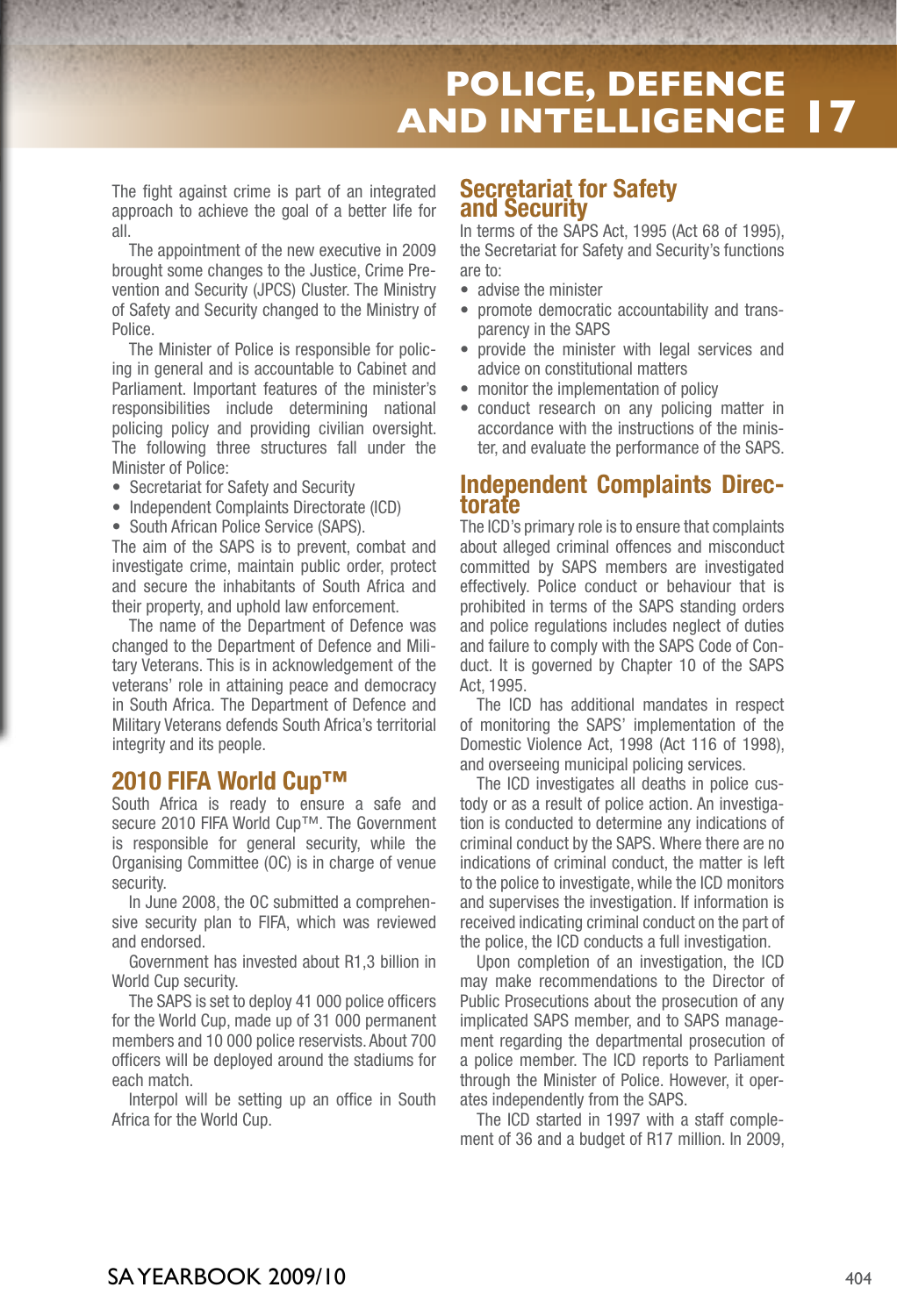**i** In March 2009, the then Department of Safety and Security (now the Department of Police) signed an agreement with the French Embassy to strengthen the country's capacity in the fight against transnational organised crime and terrorism.



The Priority Solidarity Funds Agreement reinforced the South African Police Service's (SAPS) capacity to respond to terrorist threats and tackle international criminal networks.

French training of SAPS members in specialised fields, procurement of specialised technical equipment and the sharing of expertise in the field of tracking all strengthened the country's fight against crime.

The three-year cooperation agreement encompasses a financial commitment of more than R15 million to the SAPS. The agreement will focus on reinforcing South Africa's borders and enhancing specialised detective and investigative departments and continued development of forensics.

it had a staff complement of 287 and a budget of R114,9 million.

The ICD is the Secretariat of the African Policing Oversight Forum and has influenced the creation of oversight mechanisms in several African countries.

In 2008/09, the number of complaints received by the ICD increased by 5% to 6 119 compared to 2007/08.

## **South African Police Service**

The vision of the SAPS is to create a safe and secure environment for all South Africans. The constitutional mandate of the SAPS is reflected in Section 205 of the Constitution of the Republic of South Africa, 1996.

The mission of the SAPS is to:

- prevent anything that may threaten the safety or security of any community
- •investigate any crimes that threaten the safety and security of any community
- •ensure criminals are brought to justice and participate in efforts to address the root causes of crime.

The values upheld by the SAPS are to:

- • protect everyone's rights and be impartial, respectful, open and accountable to the community
- use its powers responsibly
- provide a responsible, effective and highquality service with honesty and integrity
- evaluate its service continuously and strive to improve it
- use its resources efficiently
- develop the skills of its members through equal opportunities

• cooperate with the community, all levels of government and other role players.

## **Strategic Plan for 2005 – 2010**

The key policy documents governing policing are Section 205 of the Constitution, the SAPS Act, 1995, and the *White Paper on Safety and Security 1998,* which advocates a dual approach to safety and security, namely a reactive and a proactive approach. The National Crime Prevention Strategy was adopted in 1996 to implement crime-prevention initiatives. The National Crime Combating Strategy was adopted in 2000 to stabilise and normalise crime over a 10-year period.

The SAPS' Strategic Plan provides a clear framework for personnel members to focus their efforts during a five-year period. It also provides the community with information on the direction of policing during this period. The department's Strategic Plan for 2005 to 2010 lays down the following key priorities for the medium term, namely:

- combating organised crime and focusing on drug and firearm trafficking, vehicle theft and hijacking, commercial crime and corruption
- combating serious and violent crime by adopting strategies aimed at countering the proliferation of firearms
- improving safety and security in high-crime areas
- combating crimes such as taxi and gang violence and faction fighting
- maintaining security at major public events
- •combating crimes against women and children, focusing on rape, domestic violence, assault and child abuse
- *improving basic service delivery by the SAPS.*

## **Annual Performance Plan**

Section 11 (2) (a) of the SAPS Act, 1995 requires the National Commissioner to develop a one-year plan, setting out the priorities and objectives of policing for the following financial year. The Annual Performance Plan for the SAPS is developed in accordance with the SAPS Act, 1995 and

**i** In September 2009, President Jacob Zuma called for a tougher, more effective fight against crime at a meeting with police station commanders. The meeting was part of a series of meetings the President had with public servants who are at the coalface of service delivery.

Government has identified the fight against crime as one of its top five priorities.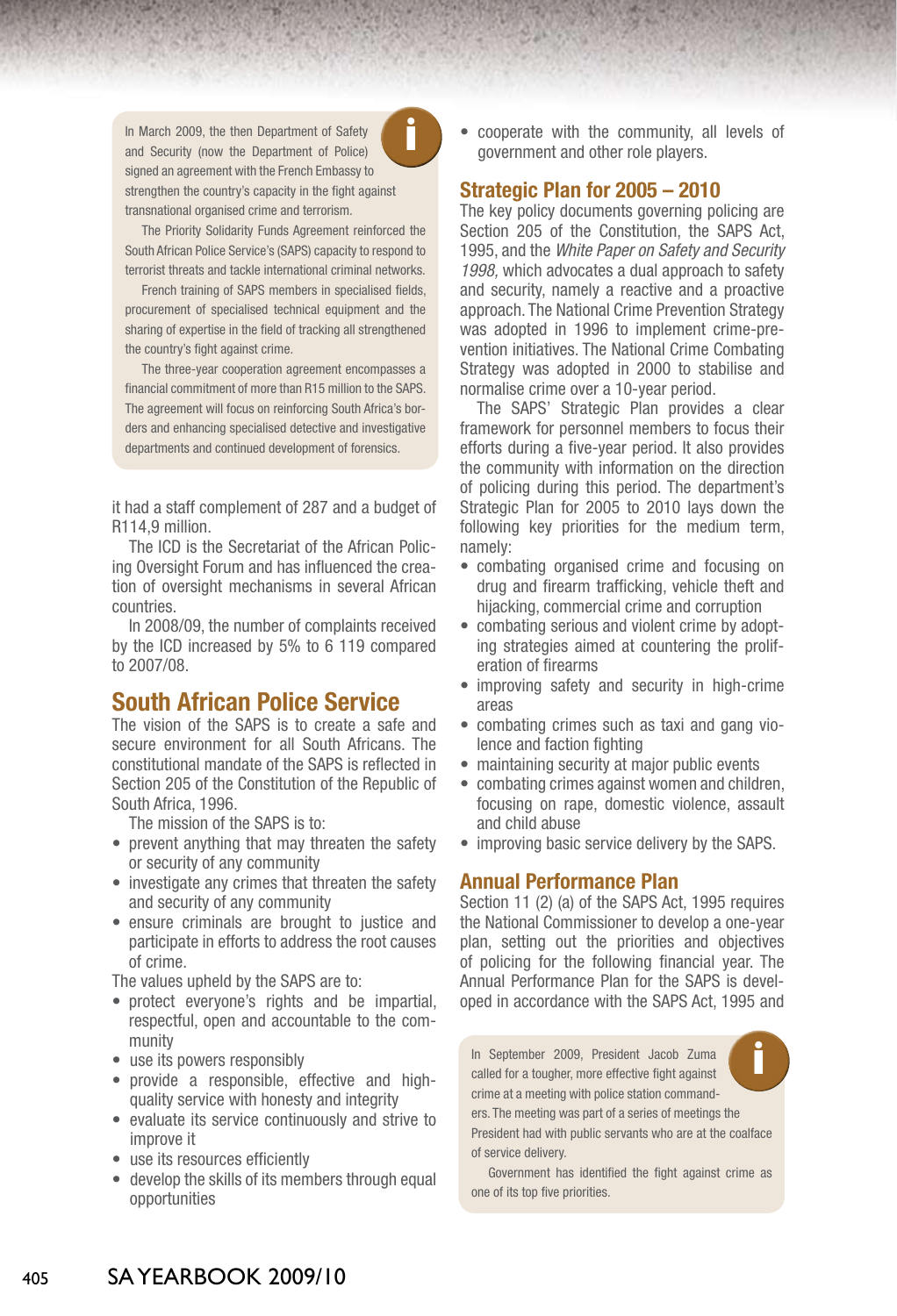is an extension of the SAPS Strategic Plan. The Annual Performance Plan takes into consideration the JCPS Cluster priorities, the Government's Programme of Action (PoA) and the President's State of the Nation Address (SoNA) for that particular year.

## **Justice, Crime Prevention and Secu- rity Cluster**

Government departments have been clustered into groups comprising departments with similar sectoral challenges, to promote integrated governance. The Department of Police is an integral part of the JCPS Cluster, which coordinates interdepartmental crime prevention and security initiatives across the integrated justice system  $(IJS)$ .

The broad JCPS Cluster priorities in relation to the SAPS are:

- crime prevention and public safety
- •organised crime
- *improving the effectiveness of the IJS*
- •upholding national security
- matters outstanding from the Truth and Reconciliation Commission
- •big events.

JCPS priorities are revised annually by the substructures of the JCPS Cluster, namely the Joint Operational and Intelligence Structure, the IJS Development Committee and the Border Control Coordinating Committee (BCOCC), based on the January Lekgotla and the President's SoNA.

## **Organisational profile**

The National Commissioner heads the SAPS. Four deputy national commissioners (under whom the divisions and components of the SAPS fall) and nine provincial commissioners (under whom the provinces fall) report to the National Commissioner.

## **Administration Career development**

SAPS career centres are used to recruit suitable candidates in terms of the Human Resources (HR) Plan and the equity targets in the Section 20 Plan, as well as to support the objectives of informing and educating SAPS employees about career opportunities in the organisation.

Fixed and mobile career centres are fully functioning in all provinces and at national level. These centres are monitored continuously through feedback received from the community and SAPS employees. The extent to which the centres are being used is growing steadily.

The career-centre initiative gives impetus to Cabinet's priority of addressing poverty in South Africa by informing the community of job and career opportunities offered by the SAPS.

## **Training**

Personnel are developed by providing needsbased training in terms of the Training Provisioning Plan. There are 24 training institutions countrywide that strategically provide quality training to members.

During 2008/09, some 137 780 members attended operational training, 15 865 attended support training, 5 992 attended management and leadership development training and 19 853 attended entry-level training.

To enhance the crime-investigation function, the SAPS continues to focus on developing detectives by providing general, specialised and management learning programmes. Training was provided to detectives in the Detectives' Learning Programme; the Family Violence, Child Abuse and Sexual Offences Investigators' Learning Programme (Crime against Women and Children); the Detective Commanders' Learning Programme; and Organised Crime.

To support the successful investigation of crimes against women and children, the twoweek Sexual Offences Investigators' Course was finalised for roll-out in 2009/10.

**i** <sup>A</sup> number of initiatives are underway to overhaul the criminal justice system to make it more efficient. These interventions include the following:



- Police personnel will be increased by 24 680 from 180 180 to 204 860 over the next three years.
- The capacity of the Forensic Science Laboratory was increased by additional funding of R150 million for the 2008/09 financial year, and a further R50 million per year will be allocated to the 2011/12 financial year.
- A total of 14 977 new constables would be allocated to the Detective Services in the provinces after completing in-service training during 2009/10.
- The number of awaiting-trial detainees was reduced by 1 802 from 48 547 to 46 745 between April and July 2009.
- • By November 2009, the number of prosecutors had increased by 83 since April 2009, from 2 488 to 2 571.
- To assist the speedy resolution of trials, 45 backlog courts have been established countrywide to finalise long-outstanding, trial-ready cases. At the end of August 2009, a total of 10 799 cases were finalised at an average of 10,8 cases per court per month.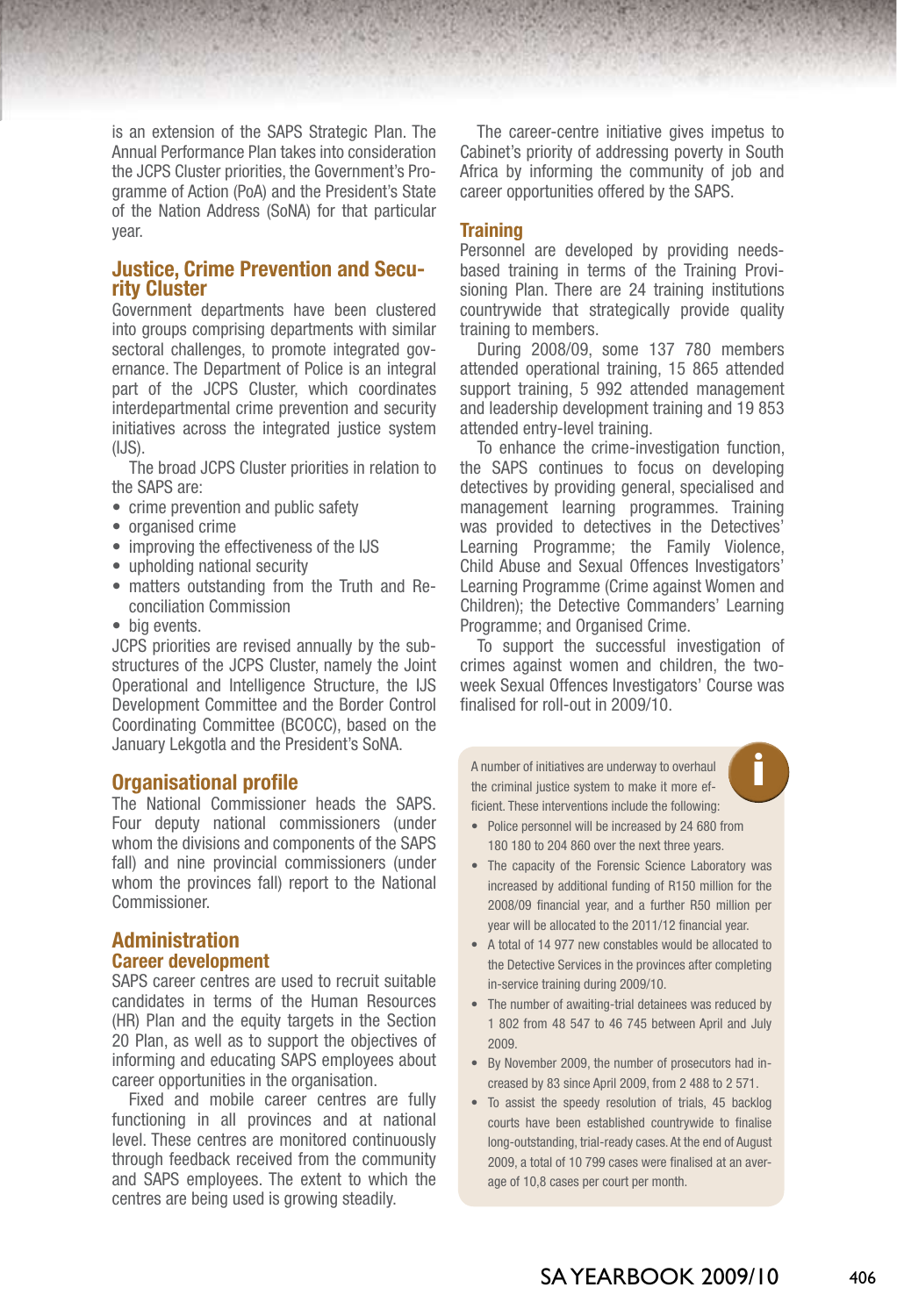The proficiency of all members in handling firearms is crucial to ensuring the safety of all citizens. In 2008/09, the street survival and tactical survival techniques learning programmes continued to provide functional members with the competencies required to ensure their own safety and that of their communities.

The development of station commissioners has been identified as a priority and the Station Management Learning Programme (SMLP) was developed to train all station commissioners. The programme consists of six modules, which address key aspects of a station commissioner's responsibilities. In 2008/09, 1 486 station commissioners completed the SMLP.

All 10 basic training institutions have received full accreditation. Graaff-Reinet, Oudtshoorn and Chatsworth have been declared institutes of sectoral and/or occupational excellence by the Department of Labour through the Safety and Security Sector Education and Training Authority.

As part of providing members with skills for major forthcoming events to be held in the country, such as the 2010 World Cup, trainers from the SAPS Bomb Disposal Unit were trained in Canada and the knowledge and skills gained were ploughed back into the SAPS by training other experts and by reviewing and aligning current related learning programmes.

In a further initiative, SAPS members were trained in post-blast investigations and search skills by a group of experts from the United Kingdom's Counter Terrorism Branch.

Operational police officials at national/provincial public-order units and crime-combating units at station level attended the new Crowd-Management Course to establish an adequately skilled specialised capability for dealing with any incident of public order, ranging from low to highlevel threats.

In June 2009, the SAPS Executive Management and Leadership Development Centre was officially opened in Paarl, Western Cape.

### **Personnel services**

The Personnel Services division consists of three components:

• Employee Assistance Services, which maintains a professional occupational social-work service, as well as a disability and HIV- and AIDS-support service. It offers a professional spiritual-support service; conducts psychological interventions and evaluations; and manages, develops and enhances sport and recreation within the SAPS. It provides a

national call-centre service, which functions as a 24-hour helpline for the wellness of SAPS members.

- • Personnel Provision and Maintenance comprises the promotions and awards, and personnel provision sections.
- Service Terminations and Behaviour Management comprises three sections, namely Medical Administration; Service Absence and Terminations; and Behaviour Management.

The SAPS grew from 173 241 members at the end of March 2008 to 182 754 members at the end of March 2009. The maintenance of a minimum workforce of 92% in terms of the approved establishment of 183 180 was therefore exceeded.

The number of employees is expected to grow to 192 240 by March 2010, 199 300 by 2011 and 204 860 by 2012.

## **Financial and administration services**

Expenditure increased rapidly between 2005/06 and 2008/09, from R29,4 billion to R41,5 billion. It is expected to reach R55 billion by 2011/12. The strong growth in expenditure over the medium term mainly reflects the employment of large numbers of police officers, investment in capital infrastructure and concomitant resources such as the Electronic Vehicle Monitoring for Command and Control (Automated Vehicle Location [AVL] System), the security requirements for the 2010 World Cup, the upgrading of the information technology (IT) network, and additional human and physical resource capacity for the forensicscience and crime-intelligence functions.

#### **Legal services**

Legal Services provides a legal-advisory service to

In September 2009, the Minister of Police, statistics.



So-called contact crime accounted for 32% of all crime. Murder was down by 3,4% to 18 148 during the 12 months ending in March 2009, compared to the previous year and attempted murder dropped by 4,3%. More that 70% of business robberies target small and informal businesses and there was a 41,5% increase in this sector. Truck hijacking increased by 15,4% and car hijacking by 5%. Bank robberies were down by 29,2% and ATM attacks by 10%. Cash-in-transit robberies declined by 2,3%. House robberies increased by 27%.

Violent crime was down by 2,8%, common assault decreased by 4,3% and violent assault was down by 4,7%. Sexual offences increased by 10,1%.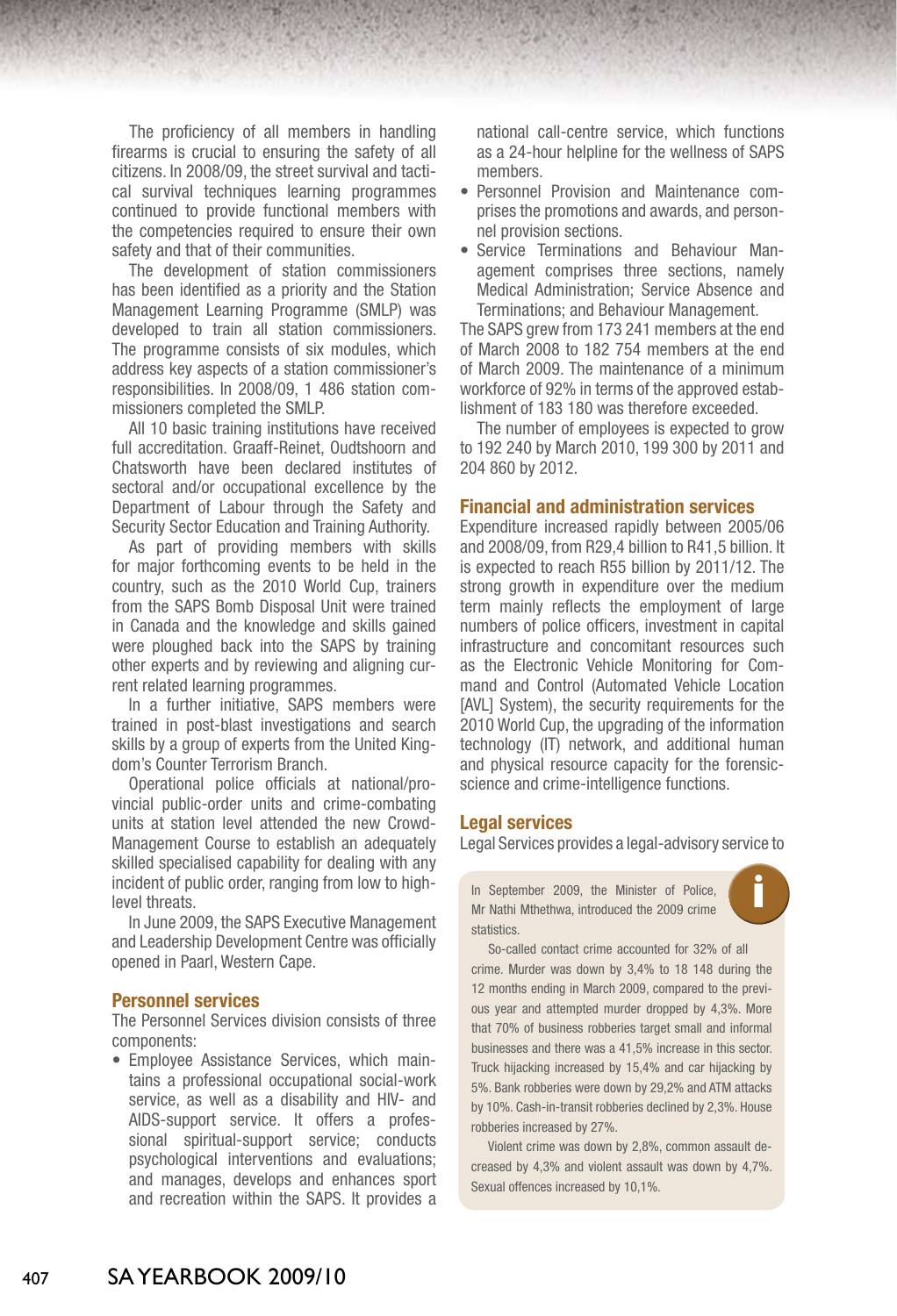the SAPS in respect of the development, interpretation, application and implementation of policy; the drafting of legislation; the management of litigious matters; the administration and management of contracts and agreements; arbitration; the management of national and international crime operations; special projects; the promotion of corporate identity and good governance; and the general administration and management of legal services.

#### **Strategic management**

The functions of the Strategic Management component include facilitating the development and compilation of a strategic plan and a one-year performance plan for the SAPS, facilitating the development of operational plans in support of the strategic plan at all levels, coordinating the strategic implementation of plans, and coordinating strategic monitoring and evaluation in the SAPS. The component has a research unit that coordinates all research requests and conducts surveys.

Various plans such as the Service-Delivery Improvement Programme, Prevention of Attacks and Killings of Police Officials, the Corruption and Fraud Prevention Plan and the Risk-Management Strategy have been developed to focus on implementation in respect of specific organisational priorities.

## **Information and systems management**

The SAPS is upgrading the network and hosting services; replacing outdated computer equipment and implementing various systems, including the Firearm Control System, to address the issuing of firearm permits to SAPS members; implementing the AVL System to ensure that SAPS vehicles are effectively dispatched; scanning case dockets to prevent lost, sold or stolen dockets (E-Docket); and creating video images for exhibit/identity purposes within the IJS through the National Photo Image System (NPIS) and Crime Intelligence Information System.

Identification capabilities include:

- The NPIS: The facility to capture video images was being digitally stored as a critical success factor for the IJS for exhibit/identitymanagement purposes. It was implemented at 150 sites during 2008 and was expected to be implemented at 265 sites during 2009.
- Fingerprint Enrolment System: This is a facility for digitally enrolling fingerprints. This capability was implemented at 150 sites during 2008.
- Geographical Information System (GIS): The SAPS maintained and enhanced the GIS at 580 police stations and implemented it at an additional 40 police stations in 2008/09.
- Gun control: The first module of the newly developed Firearm Control System, namely the Firearm Permit System Module, was deployed in 2008/09. It deals with the issuing of permits to members of the SAPS and will interface with other resource systems. The Firearm Permit System was implemented at four sites in 2008.
- AVL System: The purpose of this system is to ensure that SAPS vehicles are dispatched effectively for improved service delivery. The system can determine the whereabouts of SAPS vehicles. A total of 24 609 vehicles have been fitted with AVL units

#### **Communication and liaison**

Communication and Liaison Services promotes the image, identity and heritage of the SAPS by:

- meeting the organisation's communication needs through internal and external communication, and by dealing with the local and international media
- building community relations
- doing communication planning, research and marketing
- effectively using various mediums of communication such as *POL TV, When Duty Calls*, the *SAPS Journal*, the SAPS website and intranet.

## **Visible policing Operational coordination**

Visible policing provides for services at police stations, specialised interventions and the policing of South Africa's borderlines.

The Deputy National Commissioner: Operations is responsible for coordinating the planning and monitoring of identified major joint intelligence and operational structure events, such as the Confederations Cup and the general election in 2009, and the 2010 World Cup.

The Deputy National Commissioner: Operations is also responsible for the functioning of the JCPS Cluster in terms of its administration and liaison with other departments regarding all interdepartmental issues, for example, the Government's PoA, the Forum of South African Directors-General, Southern African Regional Police Chiefs Cooperation Organisation (SARPCCO) and the African Union (AU) Standby Force.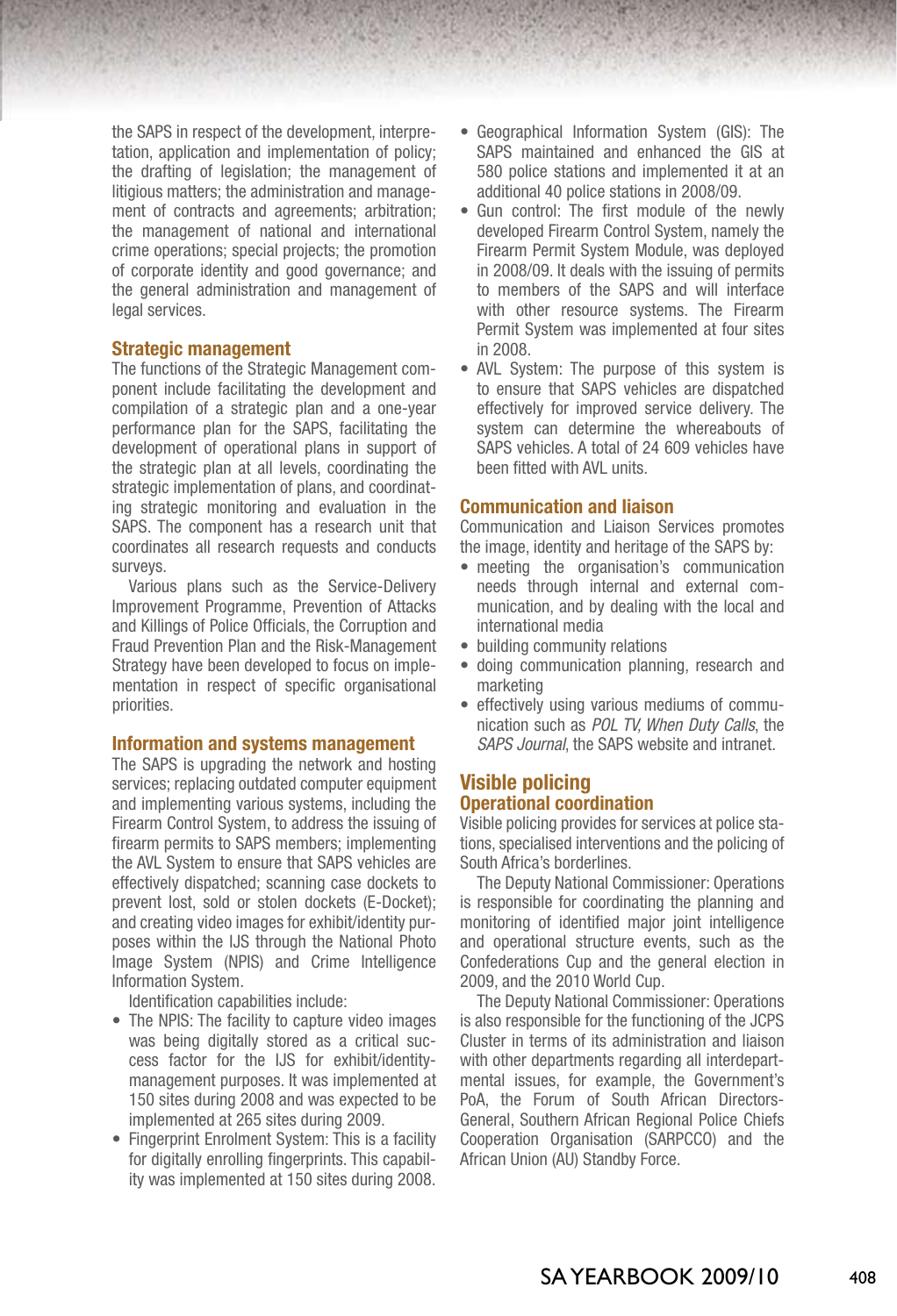## **Contact crimes**

Eight categories of serious crime are grouped together as contact crimes or violent crimes against persons or victims. These crimes are murder, attempted murder, rape, assault with the intent to inflict grievous bodily harm (assault GBH), common assault, indecent assault, aggravated robbery and other robbery. The crimes in question account for 33% of South Africa's recorded serious crime. The consequences of contact crimes and the fact that South Africa experiences exceptionally high levels of these crimes are generally acknowledged.

The JCPS Cluster identified and prioritised 169 police stations that register the highest levels of contact crime. Working and acting in consultation with the provincial administrations, the cluster developed sociographic profiles of these priority police-station areas. On the basis of these area profiles, relevant developmental projects have been developed to prevent crime.

In 2008/09, 1 223 505 arrests were made. Of these, 44% (536 991) were for priority crimes, which include contact crimes, property crimes and crimes dependent on police action for detection. Of the 44% arrests made for priority crimes, 48% (259 534) arrests were made within the boundaries of the 169 high-contact crime stations.

#### **Crime prevention**

Integrated law-enforcement operations focus on a number of priority areas to address the incidence of contact crimes, violent organised crimes and crimes dependent on police action for detection.

During 2008/09, the SAPS conducted 42 601 roadblocks and 1 006 186 stop-and-search operations. More than 1,2 million arrests were made, and 13 675 stolen or lost firearms and 39 838 stolen and robbed motor vehicles were recovered. More than 144 408 000 kg of cannabis were confiscated.

In July 2006, a specific operational strategy was adopted to combat violent crime.

The focus was on arresting perpetrators wanted for murder, attempted murder, rape, aggravated (armed) robberies and vehicle hijacking. The strategy included executing warrants of arrest for repeat offenders and suspects identified from crime-scene investigations who had been linked to three or more cases. Competent tracing teams were established to focus on wanted suspects. In 2008/09, about 39 697 suspects who had been involved in 55 963 cases were arrested.

When Duty Calls, a new television programme persons and urges the public to come forward with information about crimes, was launched in October 2009. It builds on the success of *Police File*, a former programme that yielded impressive results in finding missing persons and locating and arresting criminals.

#### **Social-crime prevention**

The SAPS contributes to various social-crime prevention initiatives relating to the Anti-Rape Strategy, the Domestic Violence Programme, youth crime-prevention capacity-building programmes, violence-prevention programmes, the Victim-Empowerment Programme and communitybased crime-prevention projects in the Integrated Sustainable Rural Development Programme and Urban Renewal Programme nodes.

More than 600 victim-friendly facilities had been established by the end of March 2008. These facilities provide for all victims of crime, but specifically for victims of violent and intimate crimes, such as domestic violence, sexual offences, rape, child abuse and assault.

## **Reservists**

The strength of the Reserve Police Force stood at 53 200 active reservists on 31 March 2009.

Reservists are appointed in terms of the following categories:

- Category A: Functional deployment
- Category B: Support personnel at stations
- Category C: Specialised support, for example doctors and pilots
- Category D: Rural and urban safety.

A total of 14 011 reservists were trained in 2008/09, of whom 12 541 were found competent. In addition to this, short-skills programmes, aimed at enhancing the skills and knowledge of reservists in performing policing functions, were presented. These programmes include administration of the Community Service Centre, crime investigation, crime prevention and street survival.

At the Reservist Summit, held in March 2009, the Minister of Safety and Security, Mr Nathi Mthethwa, instructed that the current legislative/ regulatory framework for reservists be reviewed. The minister also instructed that a national task team be established to consider employmentrelated matters, and that this task team interfaces with provinces in facilitating the recruitment of qualifying reservists as permanent employees of the SAPS.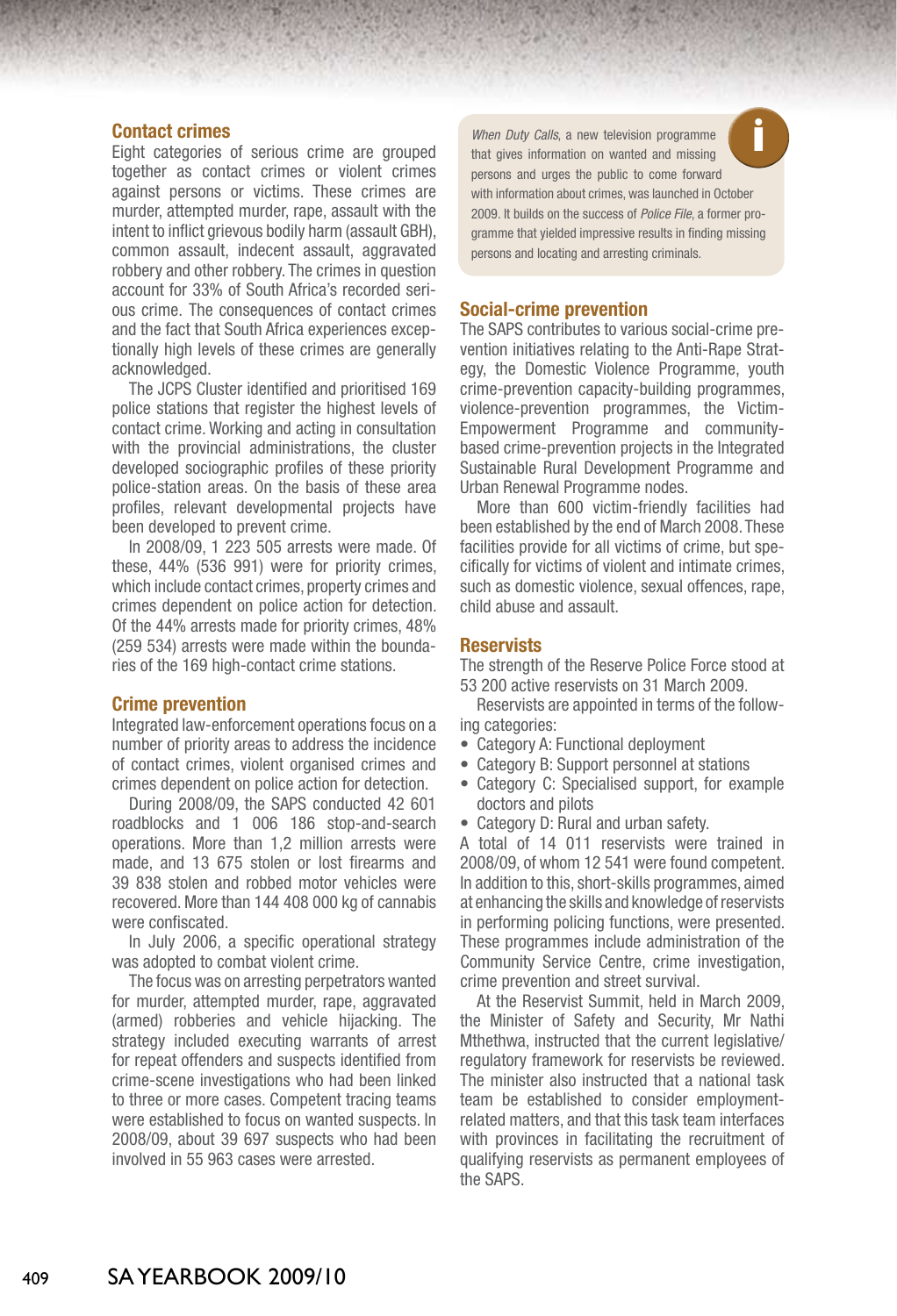By September 2009, the enlistment requirements had been finalised and were implemented in the provinces.

## **Sector policing**

Sector policing had been implemented at 129 of the 169 high-contact crime police stations by the end of March 2009. It is a policing model that focuses on the geographical division of a police-station area into smaller manageable sectors, based on the geographical constraints, the composition and diversity of communities and the specific interests and needs of a community.

The aim of sector policing is to mobilise the community and other role players in the sector through practical problem-solving initiatives and/ or targeted intervention programmes to improve relations between the community and the police and to identify the policing needs of the sector.

The success of sector policing depends, among other things, on dedicated and well-trained sector commanders, active participation of community role players and sufficient resources on a 24-hour basis.

## **Community policing**

Crime prevention in South Africa is based on the principles of community policing, recognising the interdependence and shared responsibility of the police and the community in establishing safety and security. The key to this approach is the establishment of active partnerships between the police and the public through which crime and community-safety issues can be jointly addressed.

Police/community partnerships have been structured by means of community police forums (CPFs), as prescribed in Section 27 of the SAPS Act, 1995. CPFs are actively involved in crimeprevention and awareness programmes, and allow the SAPS to mobilise and involve communities in the fight against crime. By July 2009, CPFs were fully operating at 95% of the 1 116 police stations.

The National Community Policing Consultative Forum represents role players from the SAPS, the Secretariat for Safety and Security and the provincial chairpersons of the CPFs. This forum serves as a communication mechanism to share good practices and address current matters relating to community policing and challenges or problems that exist.

The building of partnerships between the SAPS and communities gained momentum and included entities such as the Big Business Working Group, **i** Primedia Crime Line, a partnership between the Primedia Group and the South African Police Service (SAPS) was officially launched in June 2007. The purpose of the partnership is to encourage the community to blow the whistle on crime by reporting it anonymously via SMS to the number 32211 or reporting it on the website *www.crimeline.co.za*.

The information is passed on electronically to the SAPS' Crime Stop office, from where it is disseminated to nodal points in each province. Although the original partnership was between the SAPS and Primedia, it has since been expanded to include other partners such as the South African Broadcasting Corporation, Jacaranda FM, Algoa FM and several other community radio stations. Other supporters include Pick 'n Pay, Mimmos, NetStar and E-block Watch.

From June 2007 to mid-May 2009, 758 arrests were made as a result of this partnership and stolen goods worth R20 million were seized.

Churches against Crime, Community-Building Credible Ownership, the Consumer Goods Council Crime-Prevention Programme, crime reporting boards and a partnership with the University of Pretoria aimed at alerting students to the concept of CPFs.

#### **Emergency response services**

The Police Emergency Services responds to crimes in progress and provides services through dog, mounted, hostage and suicide negotiation, police diver and uniformed units such as the 10111 emergency centres and the Flying Squad.

Police Emergency Services is also responsible for optimising the Integrated Crime-Prevention Road Policing Strategy, which aims to improve safety and order in the road environment by preventing and combating criminality and lawlessness.

#### **Firearm and liquor control**

Firearms and Liquor Control eradicates the proliferation of firearms for use in crime and violence in South Africa. It also ensures compliance and effective enforcement of firearm, liquor and second-hand goods control legislation.

Since the 2006/07 financial year, the SAPS has focused on operationalising the Firearms Strategy (FS) to address the proliferation of firearms and ammunition. Since the implementation of the FS, a total of 291 541 firearm-licence renewals (compared to 216 208 renewals in 2007/08) and 351 148 competency certifications (compared to 232 741 certifications in 2007/08) had been processed by the SAPS.

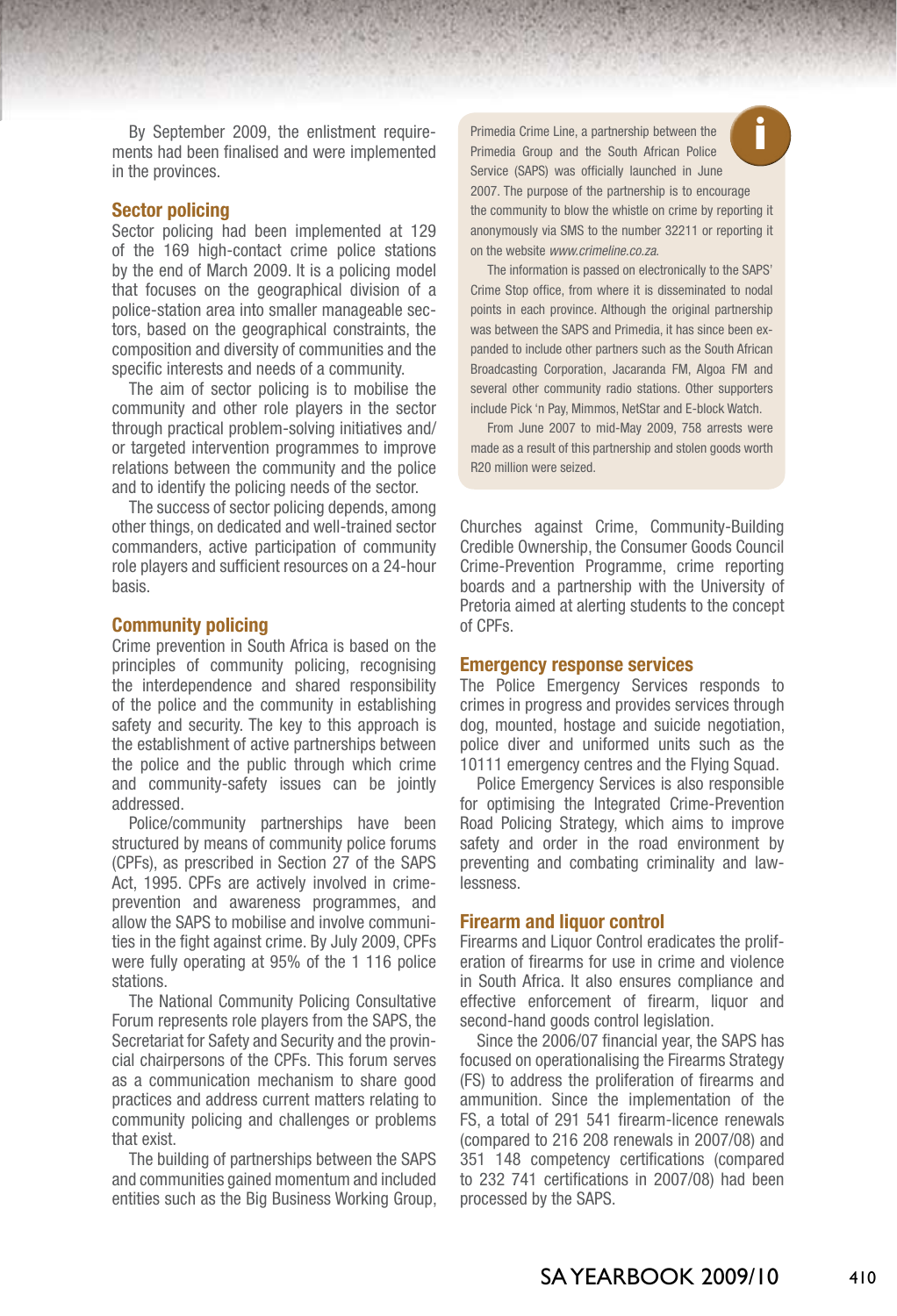The accreditation of business entities, associations and organisations forms an integral part of the implementation of the firearm-control legislation in South Africa. A total of 1 715 institutions (compared to 1 605 at the end of March 2008), including training-providers, shooting ranges, hunting associations and sport-shooting organisations were accredited.

### **Medium and high-risk operations**

Specialised Operations provides a rapid-response capacity for intervening in extreme situations where normal policing is ineffective, such as: combating public violence, stabilising seriousand violent-crime incidents, policing public gatherings, rendering specialised operational support (including the Air Wing and Special Task Force) and handling high-risk operations.

The Special Task Force conducted 230 operations during 2008/09, which included hostage situations and crime-prevention operations in support of the SAPS' strategic priorities. During the same period, six Robinson helicopters were procured for the SAPS Air Wing. These small, cost-effective helicopters are deployed in the provinces and serve as an additional tool in aerial observation to combat crime.

The SAPS' Air Wing recorded 9 305 flying hours, which included crime-prevention operations, callouts, information-driven operations, assistance to foreign countries, special-forces operations, dagga-spraying operations, communication flights, shows, training and maintenance flights.

Assistance was rendered to Botswana and the Namibian Police in establishing their own police air wing units and providing training to these countries.

## **Borderline control**

Borderline Operations combats cross-border crimes at air, sea and land borderlines. Land Borderline Control polices the South African land borderline. Air Borderline Control polices more than 1 200 smaller airfields and airstrips. Sea Borderline Control is responsible for policing smaller sea harbours and slipways, including the South African ocean.

The operational area of responsibility extends seawards by 200 nautical miles and 10 kilometres inland off the shoreline. In November 2009, Cabinet approved the request to deploy the South African National Defence Force (SANDF) to render borderline control and protection. The deployment of the SANDF will be incorporated into the bordercontrol strategy being finalised by the JCPS Cluster.

## **Crime combating**

Crime-Combating Operations is responsible for the deployment of a standby force on international peace-support missions, protecting the diplomatic community, combating crime and maintaining public order.

The Diplomatic Policing Unit's main responsibility is to create a safe and secure environment for the foreign diplomatic community in Pretoria. Various complaints, motor-vehicle accidents and the policing and safeguarding of official diplomatic functions were attended to.

As a result of combating public violence, 1 959 arrests were made during 2008/09.

## **Regional and continental initiatives**

The SAPS has provided support to government's regional and continental objectives by implementing the Southern African Development Community (SADC) Protocol on the Control of Firearms through the SARPCCO and the AU Convention on the Prevention and Combating of Terrorism.

The SAPS' Crime-Combating Operations component is responsible for, among other things, the deployment of a standby force on international peace-support missions.

## **Rendering specialised policing services to neighbouring countries**

The SAPS renders specialised policing services to neighbouring countries, which include the deployment of SAPS members on peacekeeping missions and cross-border operations.

- In 2008/09, 145 members were deployed to Sudan. They were required to render assistance in developing proactive public confidence, establishing and maintaining contact with local police authorities by collaborating in day-today activities; and monitoring and reporting on the effectiveness of the local police's service delivery.
- Assistance was provided during Operation Rachel, a joint exercise between South Africa and Mozambique, to prevent arms from crossing the border into South Africa.
- Six members attended a planning conference of the SADC and AU Standby Brigade in Botswana; 23 members attended the Command Post Exercise of the SADC and AU Standby Brigade; and 13 members attended a seminar on Standard Operational Procedures and Map Exercise of the SADC and AU Standby Brigade in Angola.

## **Detective services**

Detective Services is responsible for maintaining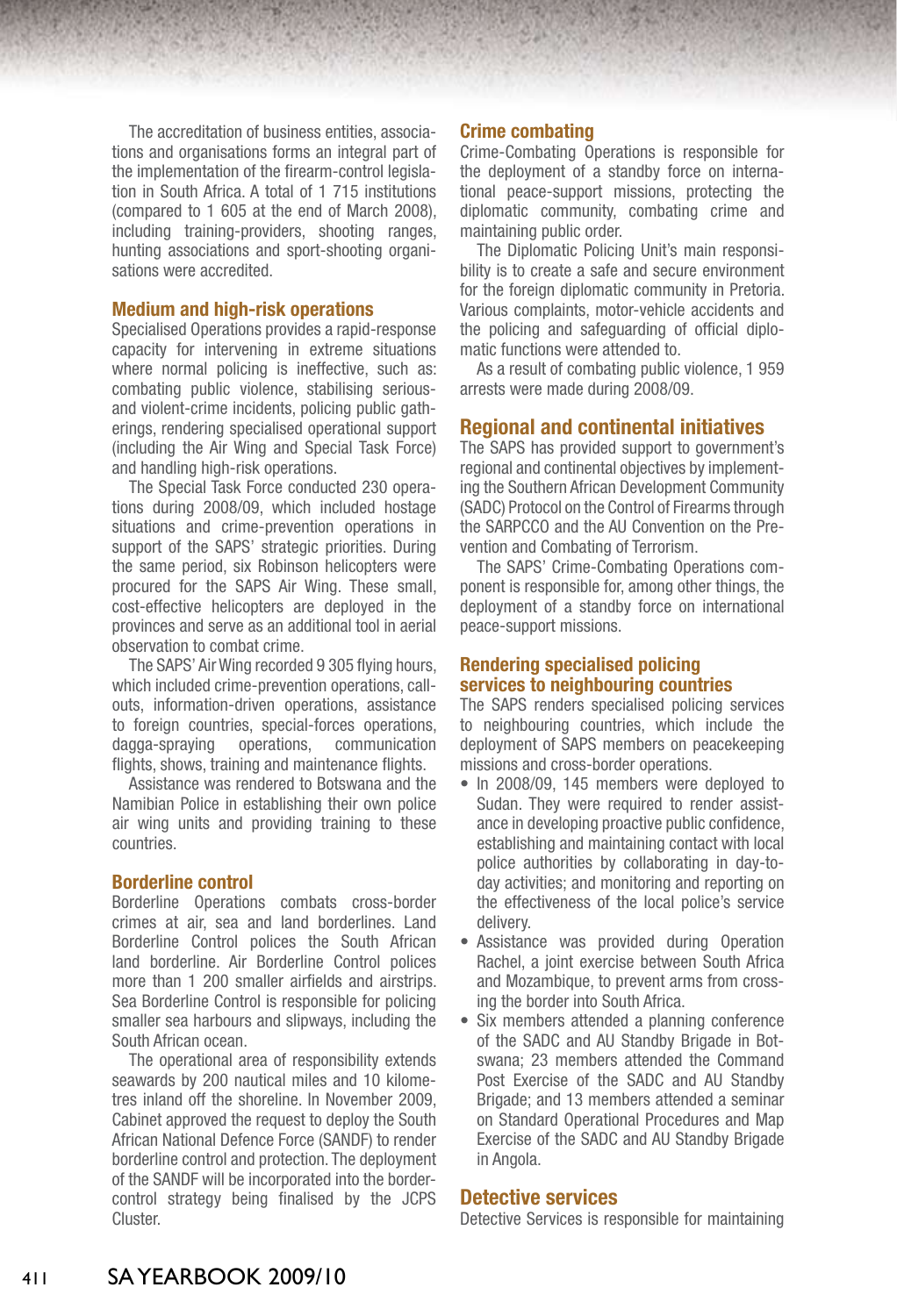an effective crime-investigation service. It investigates crimes and gathers all related evidence required by the prosecuting authority to redress crime.

## **General investigations**

General Investigations accommodates detectives at police stations who investigate crimes of a general nature, as well as serious crime and organised crime.

During 2007/08, 2 029 406 cases of serious and violent crime were reported to the SAPS.

During 2007/08, 802 514 (34,94%) cases were referred to court.

#### **Organised crime**

In terms of the Government's PoA, the neutralising of organised crime syndicates is a priority. Organised crime spans a wide area, from illegal drugs and substances, smuggling and trading in counterfeit goods, the plundering of mineral and marine resources, smuggling firearms, human and child trafficking, car and truck hijacking, aggravated robberies, cable theft and money laundering to fraud.

In 2008/09, in terms of the Organised Crime Project Investigation process, 145 organised crime groups (projects) composed of 750 targets were identified and investigated, of which 41 were successfully terminated, resulting in the arrest of 374 suspects.

## **Commercial crime**

The Commercial Branch of the SAPS is responsible for policing 54 Acts of Parliament, including the Companies Act, 1973 (Act 61 of 1973), the Close Corporations Act, 1984 (Act 69 of 1984), the Insolvency Act, 1936 (Act 24 of 1936), the Merchandise Marks Act, 1941 (Act 17 of 1941), the Counterfeit Goods Act, 1997 (Act 37 of 1997), the Banks Act, 1990 (Act 94 of 1990), and the South African Reserve Bank (SARB) Act, 1989 (Act 90 of 1989), which deal with counterfeit currency and the investigation of corruption in state departments and the private sector.

The Commercial Branch is also responsible for investigating fraud, forgery and uttering, and cer-

Police stations that were built in 2008/09 have victim-friendly facilities for the victims of sexual offences. There are 594 such facilities across the country. The personnel who render services at these facilities are mostly volunteers from the various levels of medical care and social services in South Africa.

tain types of theft such as theft of trust money or funds that were manipulated to the extent that the services of a chartered accountant are required. During 2008/09, the Commercial Branch received 26 683 cases and 11 668 persons were arrested or made their first appearance in court.

### **Criminal records and forensic sciences**

The function of the Criminal Record Centre is to identify and confirm any previous convictions of suspects in crimes being investigated by the SAPS. The Forensic Science Laboratory (FSL) renders a support service to investigating officers by analysing any physical evidence that is collected from various crime scenes.

Various technologies have been implemented in the forensic science environment, including the installation of the national Integrated Ballistics Identification System (IBIS) database. This has improved case turnaround time and examination quality. The Genetic Sample Processing System has increased the capacity to process more DNArelated entries. A three-dimensional correlation system has been implemented as part of the IBIS, and has improved the accuracy of firearms identification.

Analysts at the FSL investigated 244 248 cases during 2008/09, which included ballistic evidence and biological material, for example DNA and primer residue analysis, chemistry and documents.

During the 2008/09 financial year, a total of 19 504 ballistics entries were received. Of these, 3 418 projectiles, 17 833 cartridge cases and 10 292 firearms were placed on the IBIS. A total of 14 111 positive hits were made with the assistance of the IBIS during this period.

During 2008/09, the Biology Section received 54 568 items of biological material that needed to be examined. The examinations of 52 533 of these items were completed.

The Forensic Amendment Bill was introduced in 2008/09. The Bill is aimed at focusing on real evidence, namely fingerprints, DNA and other forensic exhibit material to improve the conviction rate in South African courts. The legislation will provide the legislative framework for building a national DNA database in South Africa.

## **Crime intelligence**

This division of the SAPS is responsible for centralised intelligence and for managing, coordinating and analysing information gathering. It also provides technical-intelligence support to the operational components of crime intelligence and,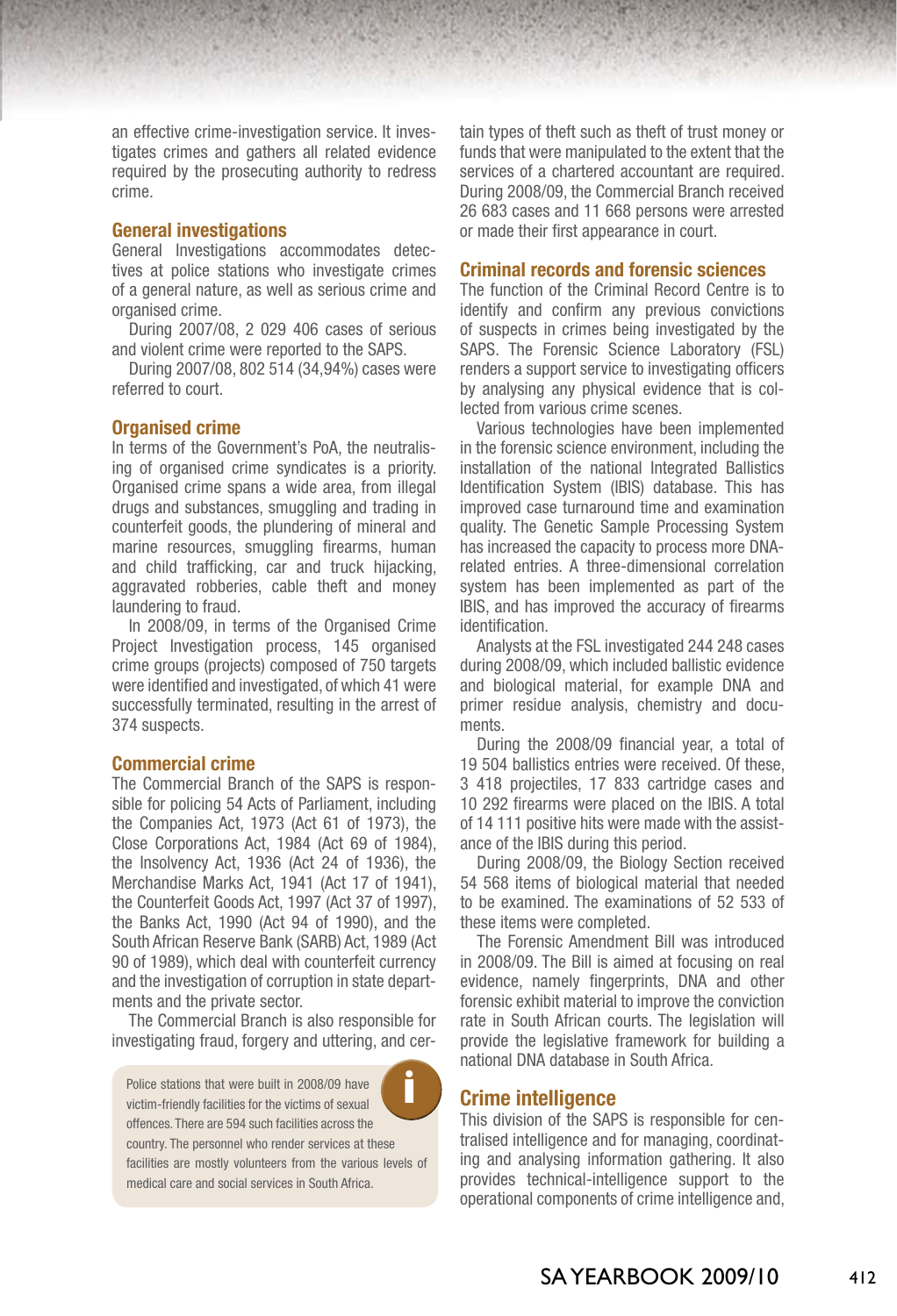where necessary, to other operational divisions of the SAPS.

Through its various national and provincial linked components, Crime Intelligence has established coverage throughout the country, which extends to station level. Cooperation with foreign law-enforcement agencies is done through platforms such as Interpol and the SARPCCO. This extends the range of crime intelligence beyond the national borders.

## **Protection and security services**

The VIP Protection Service provides for the protection, while in transit, of the President, Deputy President, former presidents and their spouses, national ministers, premiers, members of provincial executive committees and any other office bearer whose safety is of national importance. This component is also responsible for protecting visiting foreign dignitaries who qualify for protection, and judges and magistrates presiding over trials where their safety may be threatened.

Static and Mobile Security provides for the protection of other local and foreign VIPs, the places in which all VIPs, including those related to the President and Deputy President, are present, as well as valuable government cargo.

During 2008/09, Static Guard Services protected 25 installations and government buildings, as well as 90 presidential and national ministerial residences.

Mobile Operations, which is responsible for safeguarding valuable cargo, including cash currency escorts for the SARB, conducted 209 operations.

Railway Policing prevents and combats organised crime, serious and violent crime, and crimes against women and children in the rail environment. Regular national and provincial operations were conducted in the railway environment.

A total of 13 167 priority crimes and 27 261 other crimes were recorded in 2008/09. This led to 35 161 arrests (15 055 arrests for priority crimes and 20 106 for other crimes) and the recovery of goods to the value of more than R21 million in 2008/09.

In 2008/09, an additional six new railway police stations were rolled out at Bellville and Philippi in the Western Cape, Escombe and Cavendish in KwaZulu-Natal and Mount Ruth and Swartskop in the Eastern Cape. A total of 19 railway police facilities were completed (including provincial command structures and SAPS railway police stations). The deployment of railway police personnel to Metrorail totalled 1 994 while 405 were used for mainline services.

**i** The South African Police Service (SAPS) Amend-ment Act, 2008 (Act 57 of 2008), was finalised in 2008/09.

The SAPS Amendment Act, 2008 provides for the establishment of a new division in the SAPS, the Directorate for Priority Crime Investigation, to prevent, combat and investigate priority crimes, including serious organised crime, serious commercial crime and serious corruption.

The Act was assented to by the President on 27 January 2009 and put in operation on 20 February 2009. The new division, dubbed "the Hawks", was officially launched on 6 July 2009. The SAPS Amendment Act, 2008, together with the National Prosecuting Authority Amendment Act, 2008 (Act 56 of 2008), jointly provided for the disestablishment of the Directorate of Special Operations (DSO).

The Acts also provided for the transfer of investigative personnel and the functions of the DSO to the SAPS to form a new integrated and multidisciplinary capacity to combat priority crimes, together with members of the SAPS' commercial crime and organised crime components.

Railway police deployments are focused on local Metrorail trains, as well as on long-distance cross-border trains and rail routes to prevent and combat crime.

The Government Security Regulator provides for security regulation and administration relating to national key points and strategic installations.

The security of government institutions and key economic infrastructure is continuously receiving attention. Developments in this regard include the establishment of the Government Sector Security Council, which is tasked with enhancing the monitoring and evaluating initiatives of protection and security in the government sector and the revision of the National Key Points Bill.

## **Business Against Crime South Africa (BACSA)**

BACSA was formed in 1996 at the request of former President Nelson Mandela. BACSA is a Section 21 (not-for-profit) organisation mandated to support government in the fight against crime. The organisation is primarily funded by businesssector donations, and has a presence in seven provinces, with a national office in Johannesburg.

BACSA is one of the key strategic partners of the SAPS in the fight against crime and is the primary channel through which the business sector interacts with government on broad crime-related matters. The objective is to provide the specialist skills and expertise of business to assist the SAPS in building the necessary capacity to effectively tackle crime.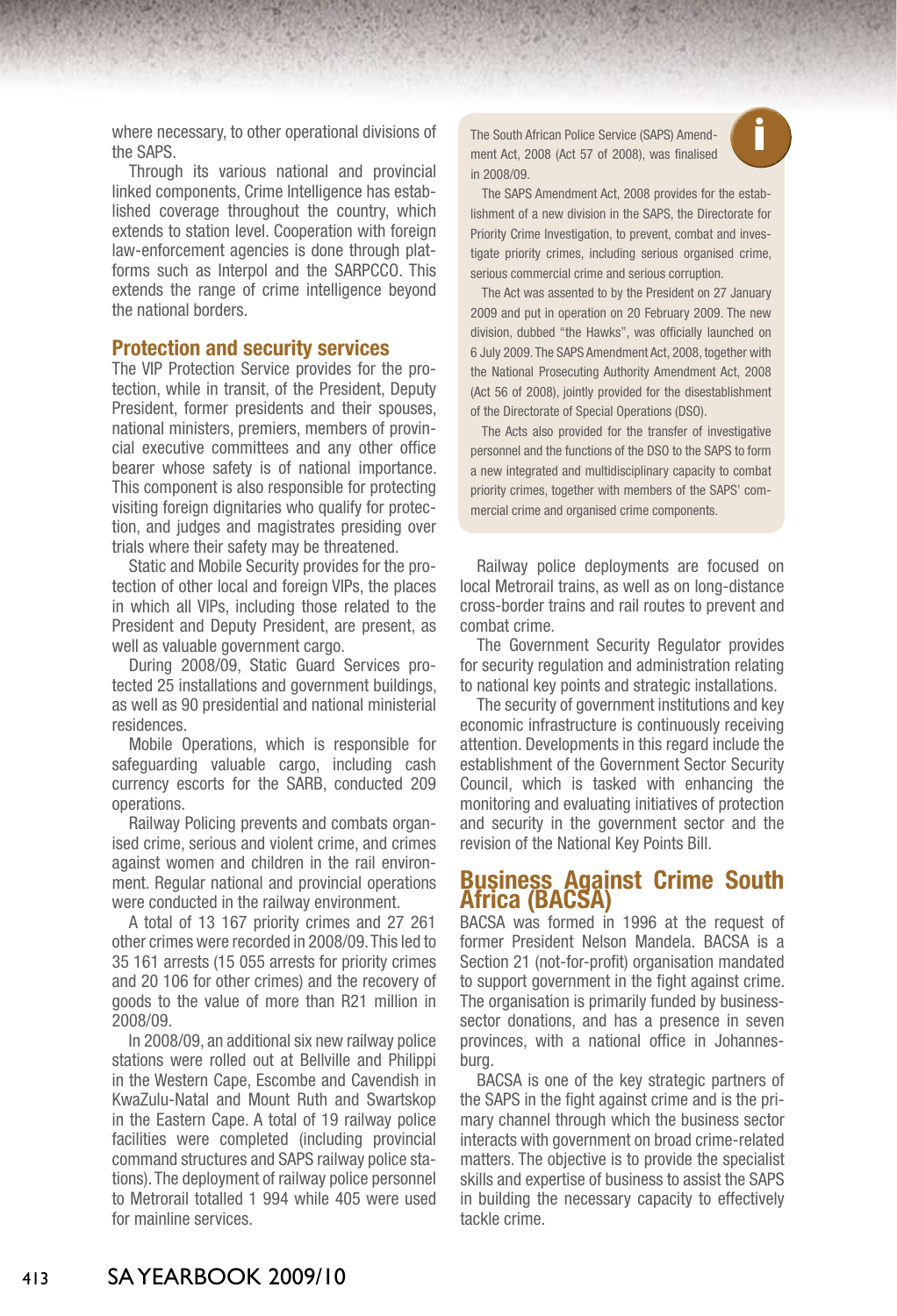BACSA engages with the SAPS at all levels, from national to station level, and has offices in Gauteng, KwaZulu-Natal, the Western Cape, Eastern Cape, Mpumalanga, North West and the Northern Cape.

Focus areas include:

- The Criminal Justice Review and Improvement Programme, which is a Cabinet-approved initiative led by the Department of Justice and Constitutional Development, aims to strengthen the capacity in the CJS.
- The Violent Organised Crime Reduction Programme is a multifaceted programme for dealing with trio crimes, namely business, residential and vehicle robberies. Partnerships are created between business and the SAPS across the country. Specific areas of cooperation include:
	- improving the 10111 service in Gauteng
	- attending to a number of vehicle theft and hijacking issues, including the expansion of the use of microdot technology to combat vehicle crime
	- examining the wreck environment to recommend tighter classificatory controls across the industry to reduce the scope for vehicle and insurance fraud
	- implementing a best-practice model at more than 30 motor-vehicle registration and licensing authorities to reduce opportunities for illegal activities
	- improving legislation such as the Second-Hand Goods Act, 2009 (Act 6 of 2009)
	- supporting the SAPS at cluster and provincial level in the creation of war rooms, trio task teams and specialised prosecution support.

## **Defence Department of Defence and Military Veterans**

The 1996 Constitution and the Defence Act, 2002 (Act 42 of 2002), stipulate the mandate for the Department of Defence and Military Veterans.

*The White Paper on Defence (1996)* and the *Defence Review (1998)* articulate South Africa's post-apartheid national defence policy. These laws and policies direct and guide the functions and roles of the Department of Defence and Military Veterans.

#### **Mission**

The mission of the Department of Defence and Military Veterans is to provide, manage, prepare and employ defence capabilities commensurate with the (security) needs of South Africa and its

people, as regulated by the Constitution, national legislation, and parliamentary and executive direction. The department's mission successfactors involve:

- national consensus on defence
- excellent strategic direction
- excellent resource management
- effective combat and support forces
- professionalism in the conduct of operations
- successful implementation of the transformation process.

## **Legislation**

## **Defence Act, 2002**

The Defence Act, 2002 regulates the defence function.

## **Functions**

The role and mandate of the SANDF in the defence of South Africa and its people is a direct derivative from the Constitution and the Defence Act, 2002, stating that the SANDF is mandated to be employed for the following functions:

- service in the defence of the country, for the protection of its sovereignty and territorial integrity
- service in fulfilling the international obligations of the country to international bodies and other states
- service in preserving life, health and/or property
- service in providing or maintaining essential services
- upholding of law and order in the country in cooperation with the SAPS under circumstances set out in legislation, where the SAPS is unable to maintain law and order
- service in support of any department of state for the purpose of social-economic upliftment.

## **Strategic orientation of the Department of Defence and Military Veterans Defence strategy**

The Department of Defence and Military Veterans's Strategy is based on the Constitution, the *White Paper on Defence,* the *Defence Review* and the National Security Strategy. The Defence Strategy articulates the functions of defence as set out in legislation and policy, which include defence and protection of the country and its people against military and non-military threats and the promotion of regional and continental security initiatives of the government.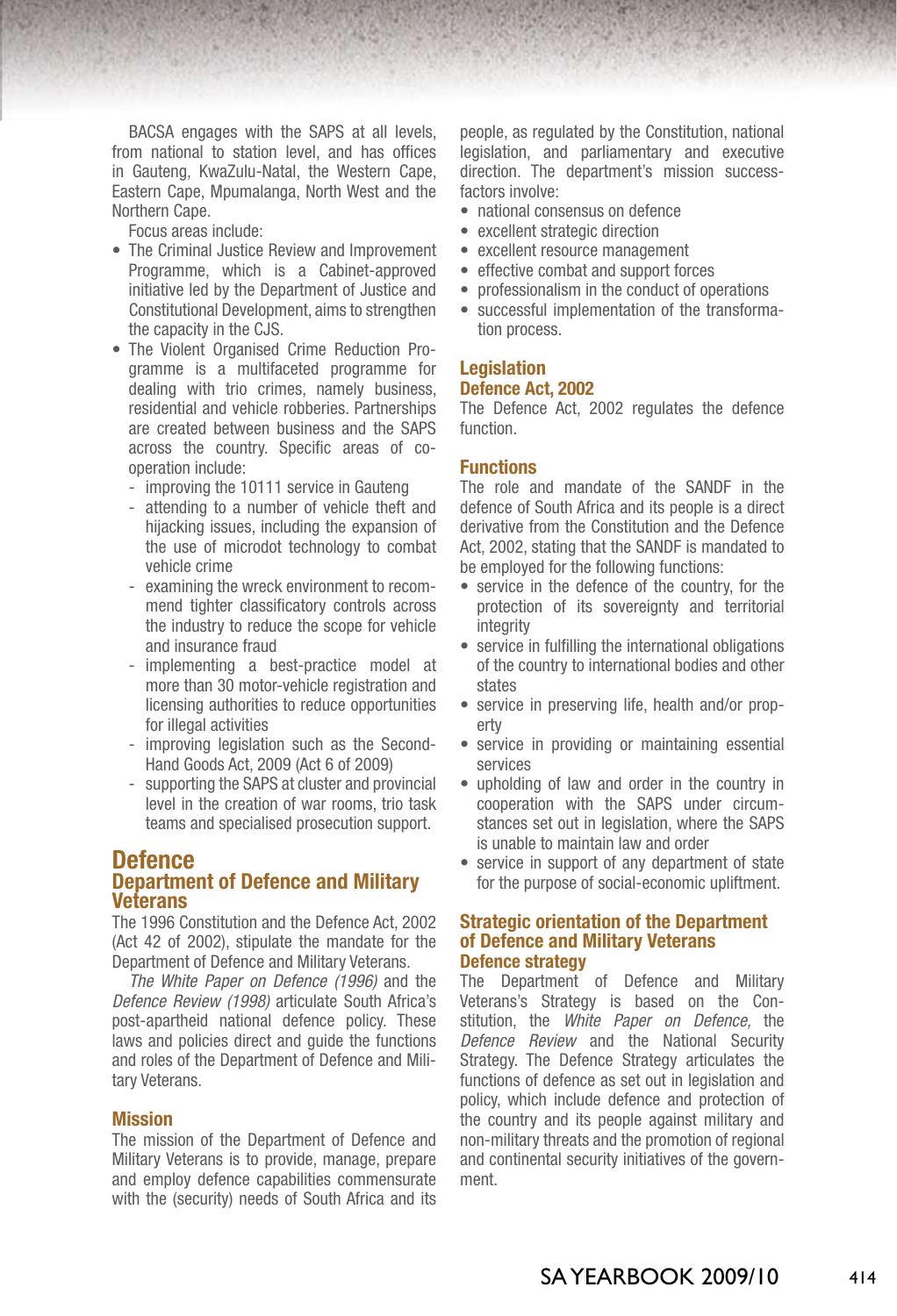The Defence Strategy promotes good departmental governance and the continuous improvement of defence capabilities, and also ensures that resources are provided to all required elements of the Department of Defence and Military Veterans.

### **Force preparation**

The chiefs of the South African Army (SA Army), South African Airforce (SAAF), SA Navy (SAN) and the South African Military Health Service (SAMHS) are responsible for providing defence capabilities in accordance with the military strategic objectives and their preparation and maintenance for mission readiness and operational employment. Each division must structure, position and maintain itself to provide forces able to participate successfully, as part of a joint, interdepartmental and multinational grouping, in the execution of all missions.

Each formation has its own commander. A formation includes, where practical, all units and support elements related to a specific user-system type. Each formation is capable of providing a fully supported user-system to a commander responsible for the exercising and combat-readiness of land, air, maritime and military health capabilities, such as a brigade or division commander. A formation can provide the same service to a taskforce commander appointed by the Chief of Joint Operations. This is a considerable improvement in cost-effectiveness, while it also provides the best way of retaining core defence capabilities, especially expertise in critical mass function. Some examples of formations established by the different services are:

- SA Army infantry, artillery or armour formations
- SAAF air capabilities within the Air Command
- SAN the fleet
- SAMHS military-health formations.

A formation's specific geographical location depends on where its combat and support units are concentrated.

### **Force employment**

The SANDF exists to employ military capabilities in the execution of operations. The complexity of contemporary military operations demands a high level of integration between force elements contributed by the various services of a defence force. The Chief of Joint Operations, on behalf of the Chief of the SANDF, is responsible for employing forces of the SANDF and is supported by the services of other divisions. For internal operations, nine tactical-level headquarters have been established, one in each province. If required, temporary joint task-force headquarters may be created for specific operations. Services and divisions are responsible to prepare, provide and support combat-ready units as and when required for employment by the Chief of Joint Operations.

#### **Force support**

The preparation and employment of the SANDF is supported by the acquisition, maintenance and disposal/retirement of HR, finances, logistic supplies (including facilities and infrastructure) and information systems and which are administered by internal controls within the business rules derived from the applicable resource regulatory framework.

## **Military strategy**

The Military Strategy of South Africa is derived from the Constitution, the *Defence Review*, the *White Paper on Defence* and the National Security Strategy.

## **Military strategic objectives**

The purpose of military strategic objectives is to defend South Africa in accordance with the United Nations (UN) Charter, which allows for any country to defend itself. This self-defence aims at protecting the country and its territorial integrity. The military strategic objectives of the SANDF are the following:

- Enhancing and maintaining comprehensive defence capabilities by providing self-defence in accordance with international law against any external aggression which endangers the stability of South Africa.
- Promoting peace, security and stability in the region and on the continent. The purpose is to provide armed forces for external deployment in accordance with international obligations, or support to enhance security of decisions by the executive.
- Supporting the people of South Africa by being employed for service in this country by means of operations other than war during periods when the responsible state departments do not have the capacity to do so.

#### **Missions**

The SANDF uses a mission-based approach to achieve the military strategic objectives of the Department of Defence and Military Veterans. This approach allows for wartime and peacetime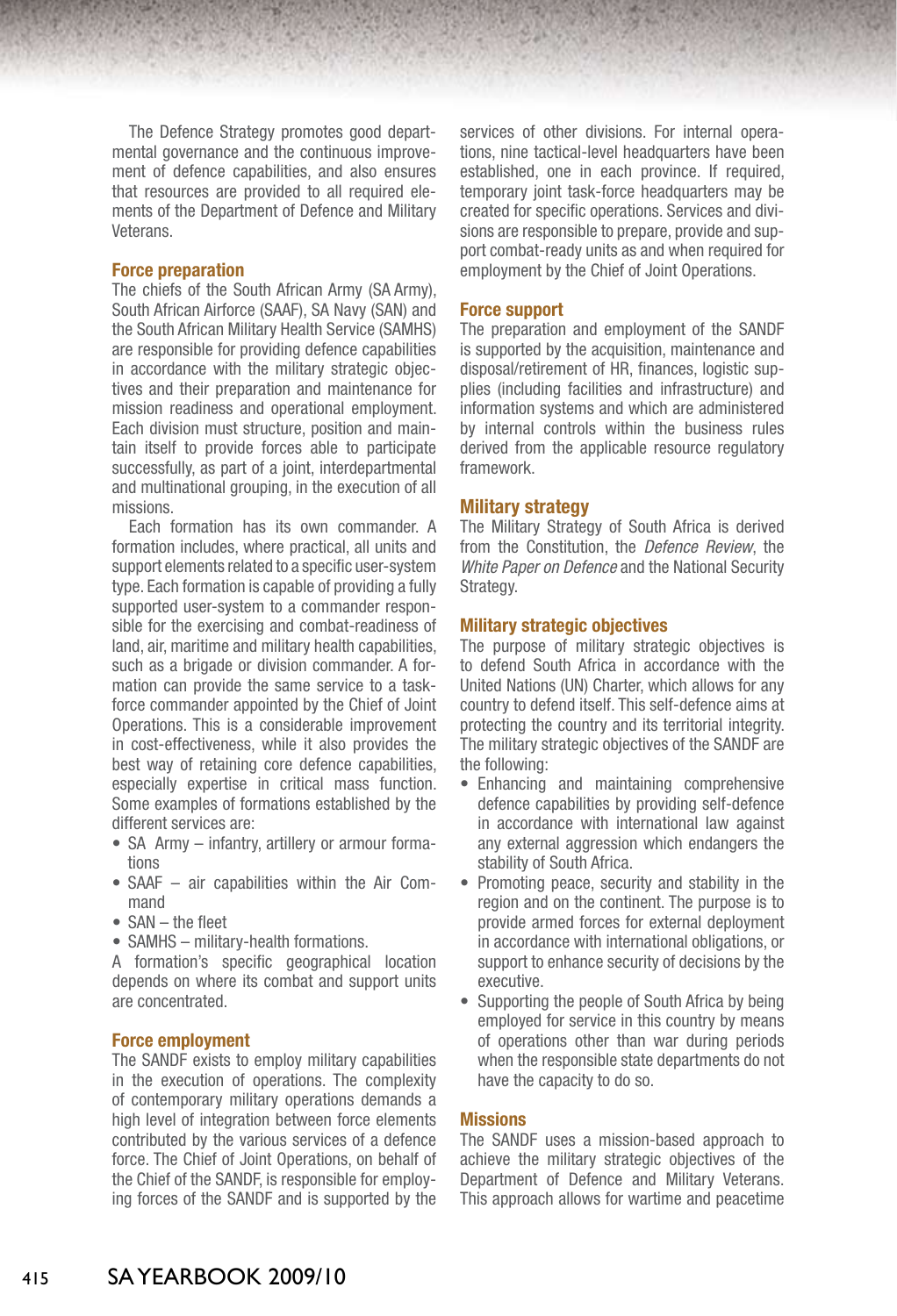missions to direct the peacetime strategy for force preparation, and to guide joint, interdepartmental and multinational force preparation and force employment during times of conflict. The missions envisaged for the next 10 years include:

- countering of a conventional, unconventional or non-conventional threat or attack
- peace-support operations
- health support
- defence diplomacy
- special operations
- support to other government departments
- disaster relief and humanitarian assistance
- presidential tasks.

## **Military strategic concepts**

The military strategic concepts describe the procedures to be followed to meet military strategic objectives:

- • Providing mission-essential training: The SANDF educates, trains and develops its soldiers in the essential skills required to execute the tasks necessary to accomplish its missions. It focuses on force training and preparation aligned with the allocated budget.
- • Establishing a mission-trained force: The SANDF is to have the capability to establish a mission-trained force that can engage in specific missions. The force will be relatively small, but must ultimately be prepared according to the missions and capabilities required.
- Selective engagement where possible: The SANDF will execute all missions as ordered, but will be selective in the courses of action it will follow, the force levels it will field, as well as the capabilities and resources it will provide and maintain. It focuses on consciously taking calculated strategic and operational risks.
- Strategic positioning: This entails establishing early-warning mechanisms, such as deploying military attachés and getting involved in subregional institutions to enhance peace and security in the region. This supports development initiatives such as SADC and the AU.

## **Military strategic capabilities**

The SANDF's capabilities constitute the means of the strategy and consist of:

- command and control, information and communications technology, information, intelligence, infrastructure, reconnaissance and surveillance capabilities
- light mobile capability
- conventional warfare capability
- support capability.

## **Employment of the South African National Defence Force Conventional operations**

In the event of a conventional military threat against South Africa, the broad joint concept of operations will be as follows:

- land operations: the SANDF will conduct offensive, proactive and reactive land operations directed at stopping and destroying the enemy before it can penetrate South African territory
- air operations: opposing air power will be neutralised mainly by the employment of offensive and defensive counter-air operations assisted by air-mobile land operations aimed at destroying the adversary air force on the ground
- maritime operations: opposing maritime forces will be attacked at range, while the defence of own and friendly shipping will be enhanced by defensive patrols and escort
- SAMHS operations: during conventional operations, the SAMHS deploys its mobile formation in direct support of land, air and maritime operations.

## **Non-conventional operations**

The broad non-conventional concepts of operations are as follows:

- support to the SAPS in maintaining law and order will be provided by general support tasks and focused rapid-reaction operations directed at priority crime and the conduct of special operations
- border control will be exercised on land, sea and air by high-technology surveillance supported by rapid-reaction forces
- general area protection will be provided by a combination of high-density and rapid-reaction operations.

## **Operational commitments**

Operational commitments include:

- achieving international and regional defence cooperation aims
- executing peace operations
- effective land, sea and air-border control
- maintaining law and order in support of the SAPS
- • controlling South African maritime areas of responsibility, including the Exclusive Economic Zone
- when requested, providing support to civil authorities within the scope of regulations regarding: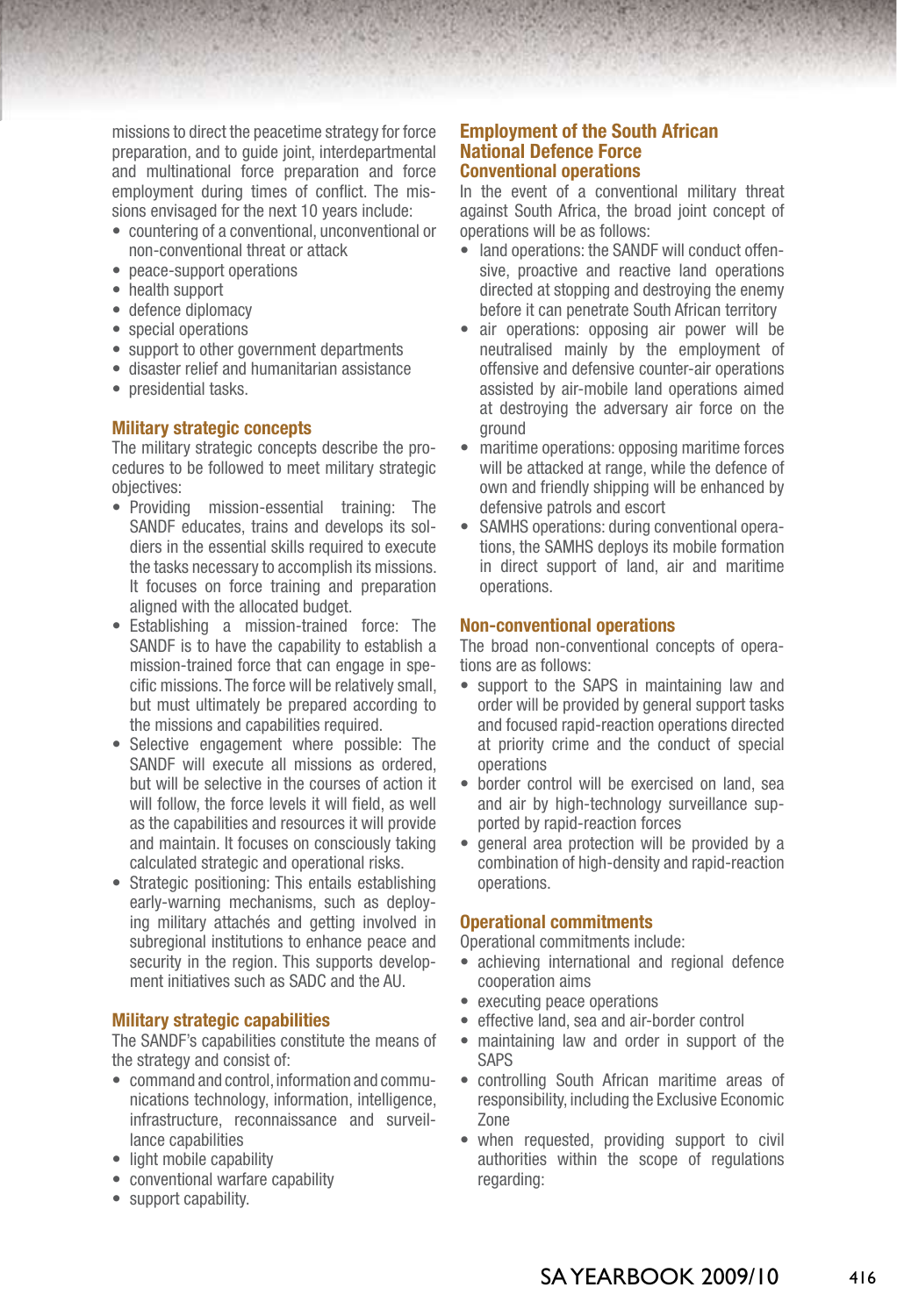- the preservation of life, health and property
- the maintenance of essential services
- the provision of medical and health services
- search-and-rescue operations
- missions to the Antarctic and the southern oceans
- diplomatic initiatives
- air-transport missions, including for diplomatic commitments and scheduled departmental flights
- area-defence operation missions
- joint interdepartmental and multinational forcepreparation missions
- special forces missions.

#### **Border safeguarding**

The SANDF is to be deployed to patrol and protect South Africa's borders.

Members of the SANDF would be better placed to fight cross-border crime, such as cars being smuggled to neighbouring countries after they were stolen in South Africa.

Soldiers will gradually replace the police both along the country's frontiers and at border posts.

There will be an intermediate phase where some parts will be guarded by the police and some by the SANDF.

## **Other defence commitments**

The Department of Defence and Military Veterans' other commitments are to:

- achieve a reasonable level of military diplomacy by:
	- placing and managing defence attachés
	- establishing and maintaining bi- and multilateral agreements
	- participating in the activities of the defence structures of multinational organisations such as the UN, AU and SADC (especially in the Interstate Defence and Security Committee)
- meet the international obligations of the Department of Defence and Military Veterans in line with international agreements, which may include search-and-rescue and hydrography
- provide healthcare for the President and Deputy President.

#### **Peace operations**

The Charter of the UN and the Constitutive Act of the AU respectively enjoin the international community and Africa to unite their strength to maintain international peace and security, and to promote peace, security and stability on the continent. The commitment to realise these

objectives galvanised the AU and its Peace and Security Council as well as regional organisations to find durable solutions to the countries affected by conflict

The promotion of peace and security is one of South Africa's most important objectives. This includes strengthening the region's conflictprevention and resolution capabilities, rendering assistance in monitoring and addressing domestic issues that affect stability.

South Africa remains a significant actor and a major contributor to peacekeeping operations on the continent and elsewhere in the world.

The SANDF has formed part of and participated in various peace missions on the continent since 1994.

These include:

- capacity-building of the Central African Republic Defence Force
- the UN Mission in the Democratic Republic of Congo (DRC)
- integration and training assistance in the DRC
- the AU Special Task Force in Burundi
- the UN Mission and AU Mission in Ethiopia and Eritrea
- the AU/UN Hybrid Mission in Darfur
- the Security Sector Reform in the DRC
- the deployment of military observers to the AU Mission in Northern Uganda/Southern Sudan
- the Specialist Advisory Team in the DRC.

In addition to these deployments on the continent, South Africa had also deployed observers to support the UN Political Mission in Nepal.

## **Organisational structure**

The Department of Defence and Military Veterans

**i** The first Polish International Military Film Festi-val, *The Military Camera 2009*, was held in Warsaw, Poland, in May 2009.



The South African National Defence Force's (SANDF) Corporate Communication subsection, Defence TV, entered two military films, namely *A Season for Goodwill* and *Eye of the Forces*, both of which made it into the final selection of 20 entries chosen from the 15 countries that participated in the competition.

*A Season for Goodwill* is a docu-drama, on the Goodwill Parcel Project, a project that was initiated by the SANDF to show its gratitude to soldiers who sacrificed spending time with their friends and family during the festive season because they are deployed as part of various peacekeeping and border patrol missions during this period. This entry won the Prize of the Commander of the Polish Navy during the festival.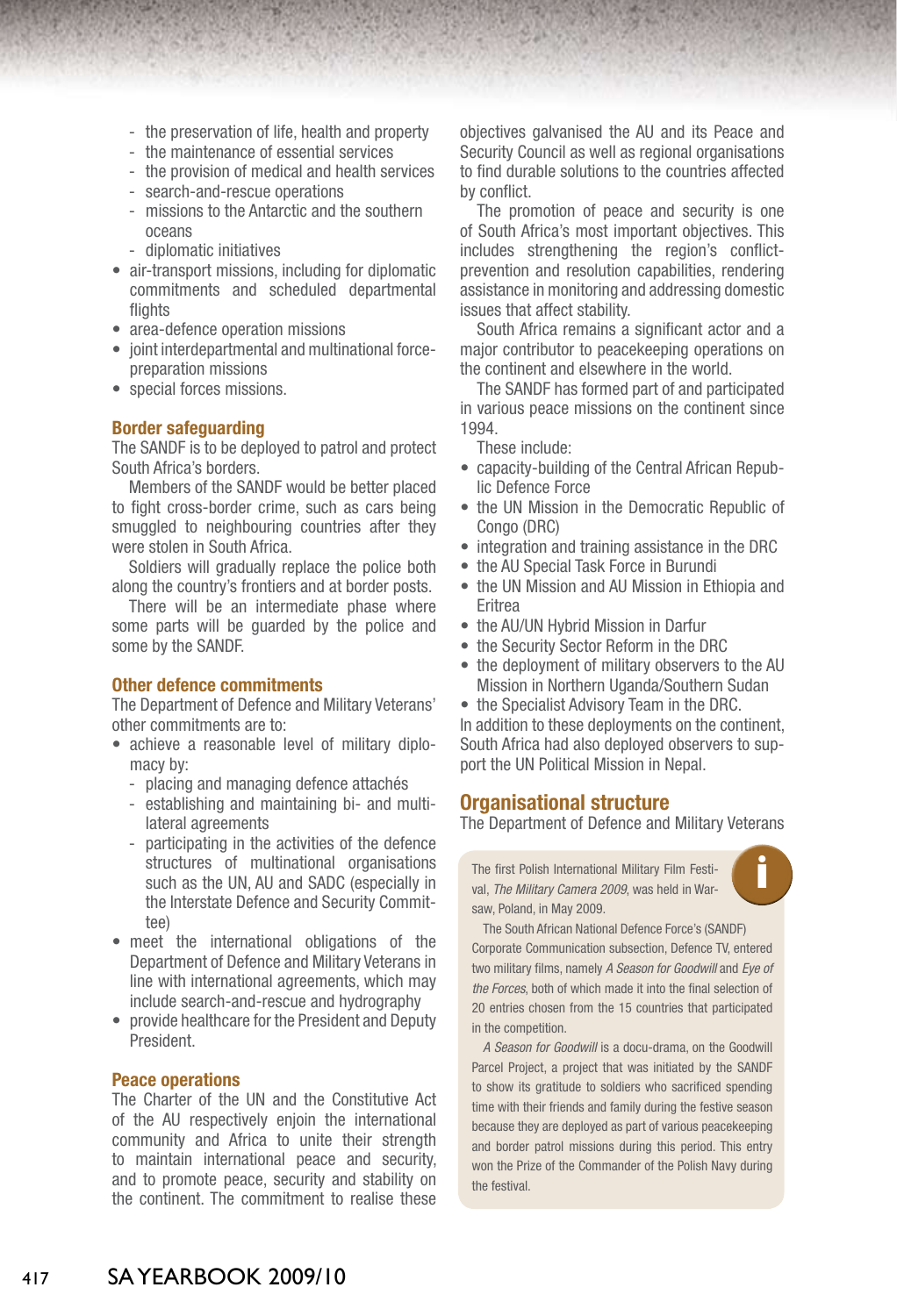adheres to the principles of civil control and oversight through the Minister of Defence and Military Veterans, through various parliamentary committees such as the Joint Standing Committee on Defence (JSCD) and the Defence Secretariat. While the minister is responsible for providing political direction to the department, the JSCD ensures that the Executive Authority (Minister of Defence and Military Veterans) remains accountable to Parliament.

However, for day-to-day administration and the coordination of strategic processes, the Minister of Defence and Military Veterans relies on the Defence Secretariat, which is the civilian component of the department.

## **Secretary for Defence**

The Secretary for Defence manages the Secretariat and is the accounting officer of the Department of Defence and Military Veterans. He/she is the principal adviser to the minister regarding defence policy and matters that may be investigated by the JSCD. The Secretary for Defence performs such duties and functions as may be necessary for democratic and civilian management of the defence function and to enhance parliamentary and ministerial control over the SANDF. The Secretary for Defence monitors compliance with directions issued to the Chief of the SANDF by the President or the minister.

## **Chief of the South African National Defence Force**

The functions of the Chief of the SANDF include:

advising the Minister of Defence and Military Veterans on any military, operational and administrative matters

The South African National Defence Force Speof the African Union Special Task Force in Burundi, formally withdrew its troops and lowered its flag on 8 August 2009.

The primary function of this military force was to provide high-quality protection to the returning leaders participating in the Burundi Transitional Government. The signing of a number of ceasefire agreements between the belligerents involved provided a new momentum for the implementation of the peace process in Burundi. The withdrawal of troops was completed in September 2009.

The withdrawal signified a proud moment in South Africa's and Africa's history as it moved towards the resolution of this long-standing and violent conflict.

In February 2009, military chaplains from all **the state of the globe met in Cape Town for the** first International Military Chief of Chaplains Conference.



This ground-breaking conference was hosted by the Chaplain-General Division of the South African National Defence Force.

The conference focused on the importance of reconciliation and healing in post-conflict reconstruction.

- complying with directions issued by the Minister of Defence and Military Veterans under the authority of the President, as prescribed by the Constitution
- formulating and issuing policies and doctrines
- exercising command by issuing orders, directives and instructions
- directing management and administration
- executing approved programmes of the defence budget
- employing the armed forces in accordance with legislation
- • training the armed forces
- maintaining defence capabilities
- planning contingencies
- managing the defence force as a disciplined military force.

## **Defence capital programmes Army acquisition**

In January 2009, the department bought three new-generation Milan ADvanced Technologies (ADT) firing posts and training simulators. South Africa became the first export client for the Milan ADT firing post, which is compatible with the future Milan Extended Response missile. The system incorporates new digital technologies supporting target acquisition and reconnaissance. The systems are planned for deployment with the South African Infantry (currently deployed in the DRC and Burundi) as well as the special forces.

The focus in the medium term will be on the light and mobile capabilities, which include:

- infantry capabilities regarding soldier systems, anti-tank capabilities and mobility together with engineering capabilities dealing with water purification and earth-moving capabilities
- • upgrades of existing armour equipment
- artillery and air-defence artillery projects addressing the command and control functions, censors and weapon systems to satisfy the requirement for light and mobile forces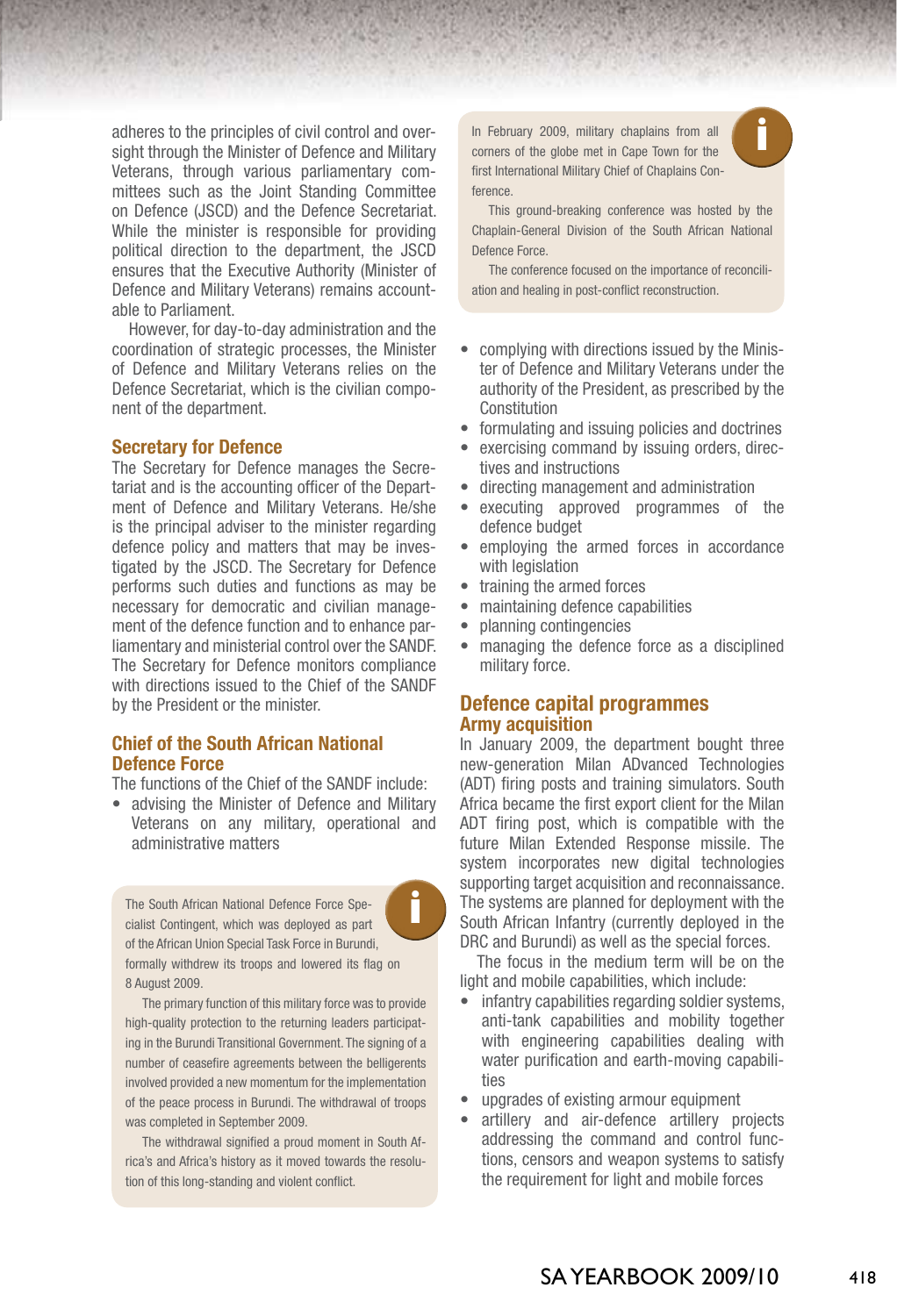• battlefield surveillance as a priority while various logistics projects will ensure sustainment of the landward forces.

## **Air Force acquisition**

The full fleet of Hawk lead-in fighter trainer aircraft has been delivered to the SAAF, and flying training at Air Force Base Makhado is progressing according to the scheduled training programme.

The full compliment of nine dual-seat Gripen D aircraft was delivered to the SAAF by July 2009. The single-seat Gripen C aircraft deliveries commenced in November 2009 with the final delivery expected in January 2012.

Twenty-nine of the ordered 30 light-utility helicopters have been delivered. The aircraft had entered operational service at most of the designated squadrons. All four Super Lynx maritime helicopters were delivered to the SAAF during July 2007. The full release to service in all maritimerelated roles on board the SAN frigates will be in place for the 2010 FIFA World Cup™.

A binational development programme of a fifth-generation short-range air-to-air missile between South Africa and Brazil was launched, and progress has been made in almost every critical area of design and verification. Once the missile reaches operational status, it will be used by both countries.

A capital programme aimed at the avionics upgrade of the Pilatus Astra basic training aircraft has been initiated, and a contract for this work was awarded to Pilatus Switzerland by the end of 2008. The first prototype will be delivered within 18 months from contract placement.

The ongoing life-extension programme of the dynamic components of the Oryx medium helicopter fleet was extended to include the upgrade of some avionics and the replacement of the communications suite. This project will run over a four-year period and is expected to deliver the last upgraded aircraft by 2012.

Several smaller projects have been started, such as the replacement of the inventory of outdated pilot personal-locator beacons and the replacement of the radio-switching network for air operations. These projects will enhance existing operational capabilities and close critical gaps in mission-support systems that were hampering the successful conduct of air operations.

## **Command and Management Information System**

The project to provide a tactical telecommunications system for the SANDF has finalised the full system's architecture and it was envisaged that formal acquisition studies of the first components to the system would commence during the course of 2008, with the commencement of the acquisition of some products in 2009.

The projects for a mobile and transportable power-provision system, static and mobile telecommunications carrier system as well as a static electronic warfare system are continuing with their respective definition phases.

The definition of the joint tactical command and control system for brigade level and lower has been completed and the process of acquiring a solution has commenced.

## **South African Military Health Service Institute for Aviation Medicine**

In March 2009, a memorandum of agreement was signed between the then Department of Defence and the Innovation Hub in Pretoria for the transfer of land to the department on which a new state-of-the-art specialist aeromedical facility will be established.

Specialised musterings such as SAAF aircrew (fighter pilots, helicopter pilots, transport pilots and cabin crew of various musterings), airborne special forces, divers and submariners are the backbone of the SANDF's military capability.

To cater for these requirements, the South African Aeromedical and Specialist Training Facility is being established. It will include:

- a human centrifuge
- hypobaric and hyperbaric chambers
- disorientation demonstrator with night-vision integration
- helicopter disorientation trainer with Gcapabilities and night-vision integration
- anti-G-straining manoeuvre trainer
- ejection trainer
- underwater escape training system.

**i** The *SAS Queen Modjadji I*, the last of three new submarines acquired by the South African Navy (SAN), arrived in Simon's Town, Cape Town, in May 2008. The submarine was united with her two sister ships, the *SAS Manthatisi* and *SAS Charlotte Maxeke,* which had already been taken into service by the SAN.

The fleet of three submarines was bought as part of South Africa's multibillion rand strategic arms-acquisition programme, in which the SAN also received four new patrol frigates as part of the package, as well as four Super Linx helicopters to be operated by the South African Air Force from the ships.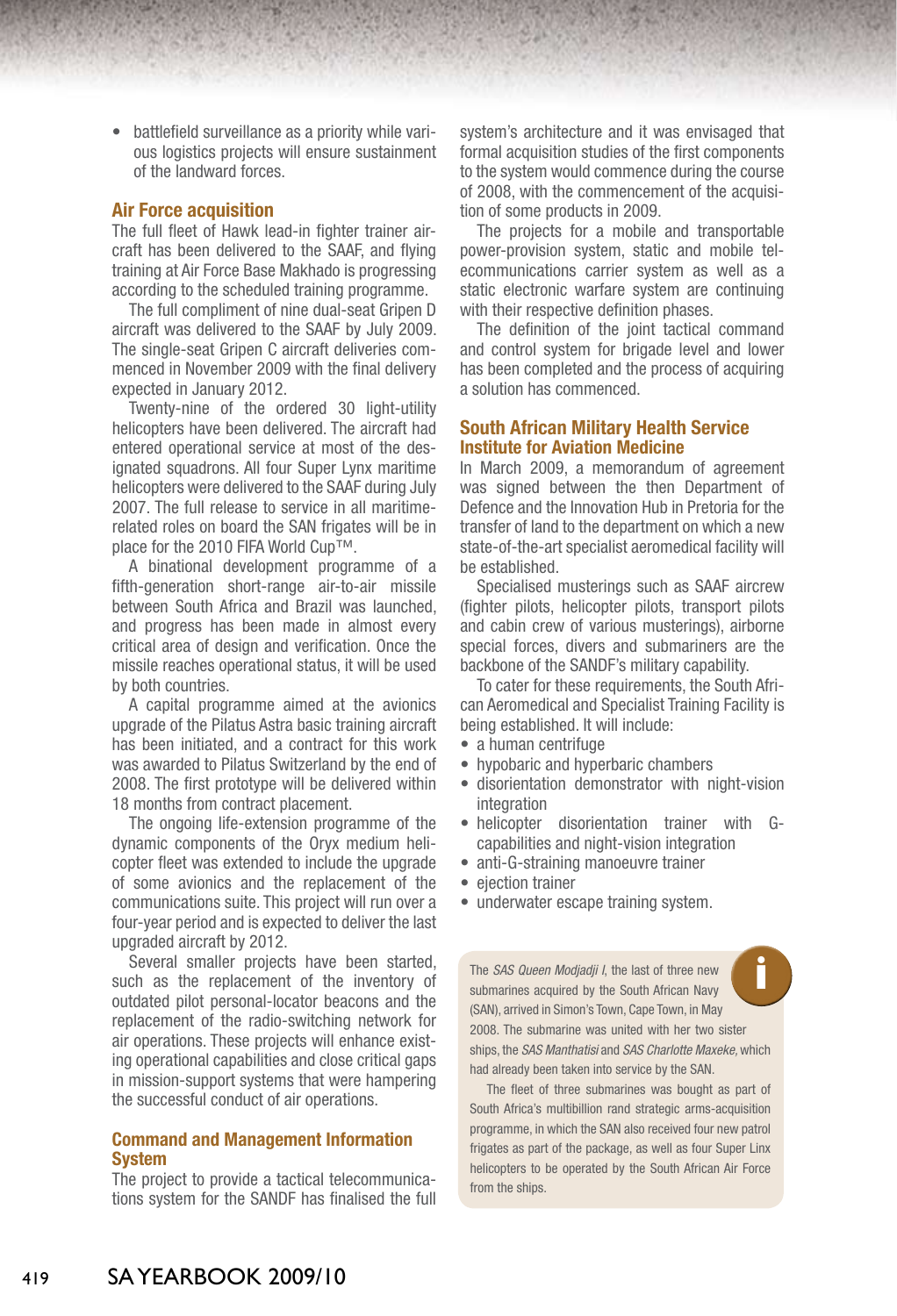#### **Biochemical Radiological Defence System**

The system for both urban and conventional employment will be finalised in 2010.

## **High-level defence interventions Defence transformation**

Defence transformation aims to:

- maximise defence capabilities through an affordable and sustainable force design and structure
- • minimise defence costs using business processes, for example, engineering and restructuring of especially the support structures
- institutionalise appropriate leadership, command and management practices, philosophy and principles
- align defence policies, plans and management with overall government transformation and administrative-reform initiatives
- ensure compliance with the Public Finance Management Act (PFMA), 1999 (Act 1 of 1999), as amended by Act 29 of 1999 and National Treasury regulations.

## **Shared defence values**

After comprehensive research, seven shared values for the department were approved:

- military professionalism
- human dignity
- integrity
- • leadership
- accountability
- lovalty
- patriotism.

## **Human Resource 2010 Strategy**

A key initiative to sustain the Department of Defence and Military Veterans's state of readiness in the context of people-centred transformation is the HR 2010 Strategy (HR 2010).

HR 2010 aims to ensure that the department has the most effective, efficient and economical HR composition of both uniformed and civilian members to deliver on its mandate and support for government.

## **Military Skills Development System (MSDS)**

The MSDS was launched in 2003 and since its inception more than 20 000 South Africans have participated. The MSDS aims to ensure a continuous intake of young, healthy South Africans into the SANDF to rejuvenate the Regular Force of the SANDF, as well as to supply the Reserve Force in an effort to maintain mission readiness.

**i** In September 2009, Cabinet approved the establishment of the National Defence Force Service Commission. The commission is an independ-



ent body established to provide expert advice to the Minister of Defence and Military Veterans on all matters pertaining to the conditions of service of the members of the military.

Members of the commission comprise experts from civil society, academia and business. In doing its work, the commission carries out interviews with members of the military, conducts research and embarks on international benchmarking exercises to ensure that the conditions of service are in line with international best practice.

There has been a 40% improvement in the rank-age profile of SANDF troops and, as the number of youth intakes increases over the next three years, the capacity of the reserves will be addressed.

The MSDS not only provides young South Africans with military skills, but also contributes to their social upliftment by providing them with skills that they will use in their civilian lives after completing their military service.

#### **Bases**

Bases are lower-level structures provided by all the services. Units are generally clustered in or around bases, and share common facilities and services.

Bases exercise administrative control, but not command over attached units.

## **One Force**

"One Force" comprises the regular and reserveforce components of the SANDF. The Regular Force consists of highly trained soldiers to operate and maintain a core capability, as well as sophisticated equipment and defence systems. The Reserve Force is the former part-time component of the SANDF. Members are trained to support the core defence commitment.

## **Resettlement**

The Directorate: Personnel Separation has executed programmes at various levels in terms of HR 2010.

The directorate serves as a nodal point for redeployment and resettlement.

The Department of Defence and Military Veterans established the Personnel Rationalisation Advisory and Coordinating Committee to ensure efficient and cost-effective support programmes for resettling and redeploying the department's members and employees affected by separation.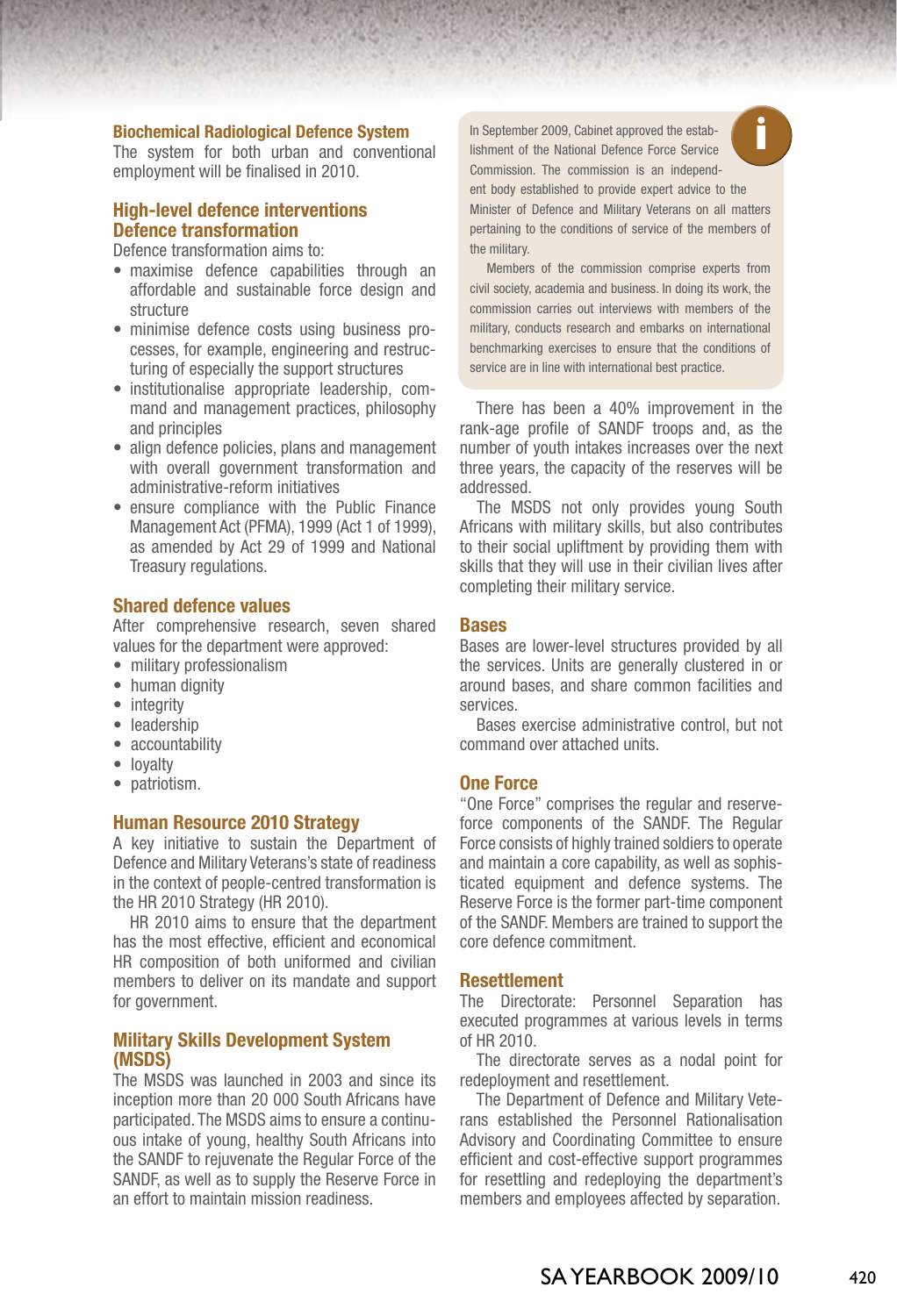The directorate has established and implemented the Social Plan, which addresses the re-skilling and psychosocial needs of the department's employees.

Professional multidisciplinary teams execute this support programme. The HR Planning Instruction guides the process of interdepartmental transfers of redeployable members and employees.

#### **Military veterans**

The Military Veterans Affairs Act, 1999 (Act 17 of 1999), came into effect on 1 February 2001. The regulations in terms of the Act were approved for promulgation by the then Minister of Defence.

The minister appointed a chairperson and members of the Advisory Board on Military Veterans' Affairs from nominations received from the recognised military veterans' organisations. The President is designated as the Patron-in-Chief of all military veterans in terms of the Act.

In January 2009, the minister announced a new programme addressing the plight of the military veterans as a vulnerable group in the country.

The groundwork was already done in December 2008 during the Veterans Summit. The project enabled veterans to assume their rightful role in promoting their safety and that of fellow citizens.

## **Facilities, land and environment**

Facilities, Land and Environmental Management in the Department of Defence and Military Veterans strives for the efficient management of these entities. The department has adopted the process of base conversion. The focus is on the role and responsibilities of the military process of conversion aimed at assisting role players in closing down and re-using military bases.

The *Military Integrated Training Range Guide*  provides military environmental managers with information that will ensure the long-term continuation of environmentally sound management practices. It will also enhance the ability of the defence sector to sustain long-term and costeffective range operations.

The department continues to demonstrate its responsibility as the custodian of land entrusted to it through active cooperation in government's land redistribution and restitution policies.

Over the past decade, the department has been rationalising its land portfolio and has made onethird (close to a quarter million hectares) of its original estate available for non-military use.

In October 2009, the South African National **Conservation Conservation**<br>Defence Force (SANDF) marked 10 years of successful participation in peace-support operations in various war-torn parts of the continent and beyond, since the first deployment in Kampala, Uganda, in the initial stages of the Democratic Republic of Congo's peace process

The SANDF has placed South Africa among the world's largest contributors to United Nations peacekeeping operations. The SANDF became involved in peace operations with the full understanding that for South Africa to enjoy economic prosperity, there needs to be stability on the continent.

In pursuit of this quest, the SANDF will continue to be deployed to various peacekeeping missions to assist in the resolution of conflict and in strengthening democracy in a number of African states.

The celebration of the 10th anniversary of the SANDF's participation in peace missions coincided with the Southern African Development Community Standby Force's Exercise Golfinho at Lohatlha in the Northern Cape.

## **National Conventional Arms Control Committee (NCACC)**

The National Conventional Arms Control Act, 2002 (Act 41 of 2002), established the NCACC (a committee of ministers of which the Minister of Defence and Military Veterans is a member) as a statutory body to ensure compliance with government policies in respect of arms control, and to provide guidelines and criteria to be used when assessing applications for permits.

The NCACC's Policy for the Control of Trade in Conventional Arms was promulgated in January 2004.

National conventional arms-control regulations, published in May 2004, deal with applications for permits and the list of dual-use goods, technologies and munitions that are subject to control. The NCACC oversees policy and sets control mechanisms for the South African arms trade. It also ensures that arms-trade policies conform to internationally accepted practices.

Companies interested in exporting arms have to apply for export permits, after which the Ministry of Defence and Military Veterans processes the applications.

Each application is also sent for scrutiny to the relevant government departments, such as international relations and cooperation or trade and industry.

The application is then referred to the various directors-general for their recommendations, whereafter the NCACC makes the final decision.

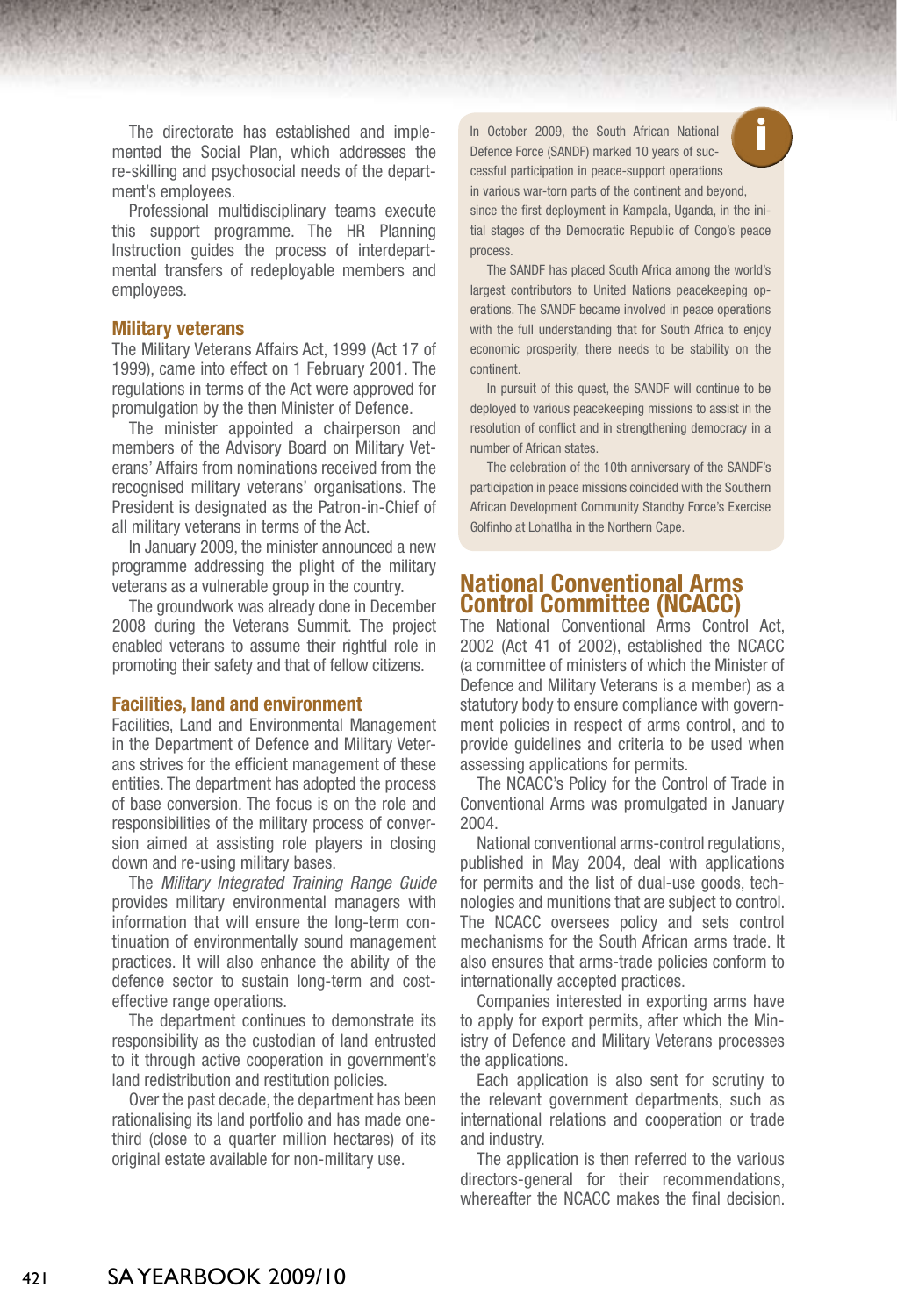An independent inspectorate ensures that all levels of the process are subject to independent scrutiny and supervision, and are conducted in accordance with the policies and guidelines of the NCACC. The inspectorate submits periodic reports to the JSCD.

## **Public-sector South African defence industry Armaments Corporation of South Africa (Armscor)**

Armscor is a statutory body established in terms of the Armaments Development and Production Act, 1968 (Act 57 of 1968), and continues its existence through the Armaments Corporation of South Africa, Limited (Ltd) Act, 2003 (Act 51 of 2003), and the Armaments Corporation of South Africa, Ltd Amendment Act, 2005 (Act 16 of 2005), which came into effect on 8 May 2006

The Minister of Defence and Military Veterans is the Executive Authority responsible for Armscor. The management and control of Armscor reside with a board of directors, while its day-to-day management vests in the hands of the management board.

In executing its functions, Armscor maintains capabilities and technologies that are required to fulfil its mandate. These include appropriate programme-management systems, the Defence Industrial Participation Programme and the management of technology projects and strategic facilities. Armscor acquires defence material for the Department of Defence and Military Veterans and, with the approval of the Minister of Defence and Military Veterans, for any organ of state, public entity or any sovereign state that may require such services.

Armscor renders a quality-assurance capability in support of acquisition and technology projects as well as for any other service required by the Department of Defence and Military Veterans*.* Armscor provides for a quality-assurance capability in support of acquisition and technology projects as well as for any other service required by the Department of Defence and Military Veterans*.* To enhance this capability, Armscor is a certified International Organisation for Standardisation 9001:2000.

Armscor is financed mainly by an annual transfer payment from the Department of Defence and Military Veterans, interest received on investments, letting of its buildings, commission from stock sales and income from subsidiaries. The acquisition of arms is transparent and fully accountable. Armscor publishes the monthly *Contracts*  *Bulletin*, which contains all requests for proposals and bids awarded. A daily electronic bulletin is also available to the industry through a secure computer network.

#### **Armscor Business (Pty) Limited**

This subsidiary of Armscor offers defence-support services of an exceptional standard to the Department of Defence and Military Veterans. The core of these services includes defence research and development, test and evaluation, disposal of defence material and logistic support services. To fulfil this mandate, Armscor Business is structured into three groups as outlined below.

#### **Defence, Science and Technology Institute**

- The Institute for Maritime Technology aims to satisfy strategic needs for technomilitary maritime support, products and services; and to establish applicable technology and systems to further the interests of the SANDF.
- Protechnik Laboratories conducts research, and develops and implements projects in the fields of chemical and biological defence, and the non-proliferation of chemical weapons.
- The Defence Institute assists the defence community in developing informed solutions to decision-making problems over the full lifecycle of defence capabilities.
- Hazmat Protective Systems manufactures and distributes protective equipment such as filter canisters, cartridges and masks, and impregnates activated carbon.
- Ergonomics Technologies is a leading ergonomics consultancy, providing a comprehensive service in ergonomics and occupational health and safety, both locally and internationally. It is an inspection authority in occupational hygiene, approved by the Department of Labour.
- Flamengro, the Fluid and Mechanical Engineering Group, specialises in the numerical stimulation of the dynamic behaviour of fluid flow and structures, and the processing of experimental data to serve as input for improved simulations or to evaluate the accuracy of theoretical predictions.
- Armour Development provides a research and development capability for armour protection and anti-armour attacks.

## **Test and Evaluation Group**

• Gerotek Test Facilities provides specialised services such as testing and evaluating vehicles and vehicle components, researching and developing vehicle-testing technologies and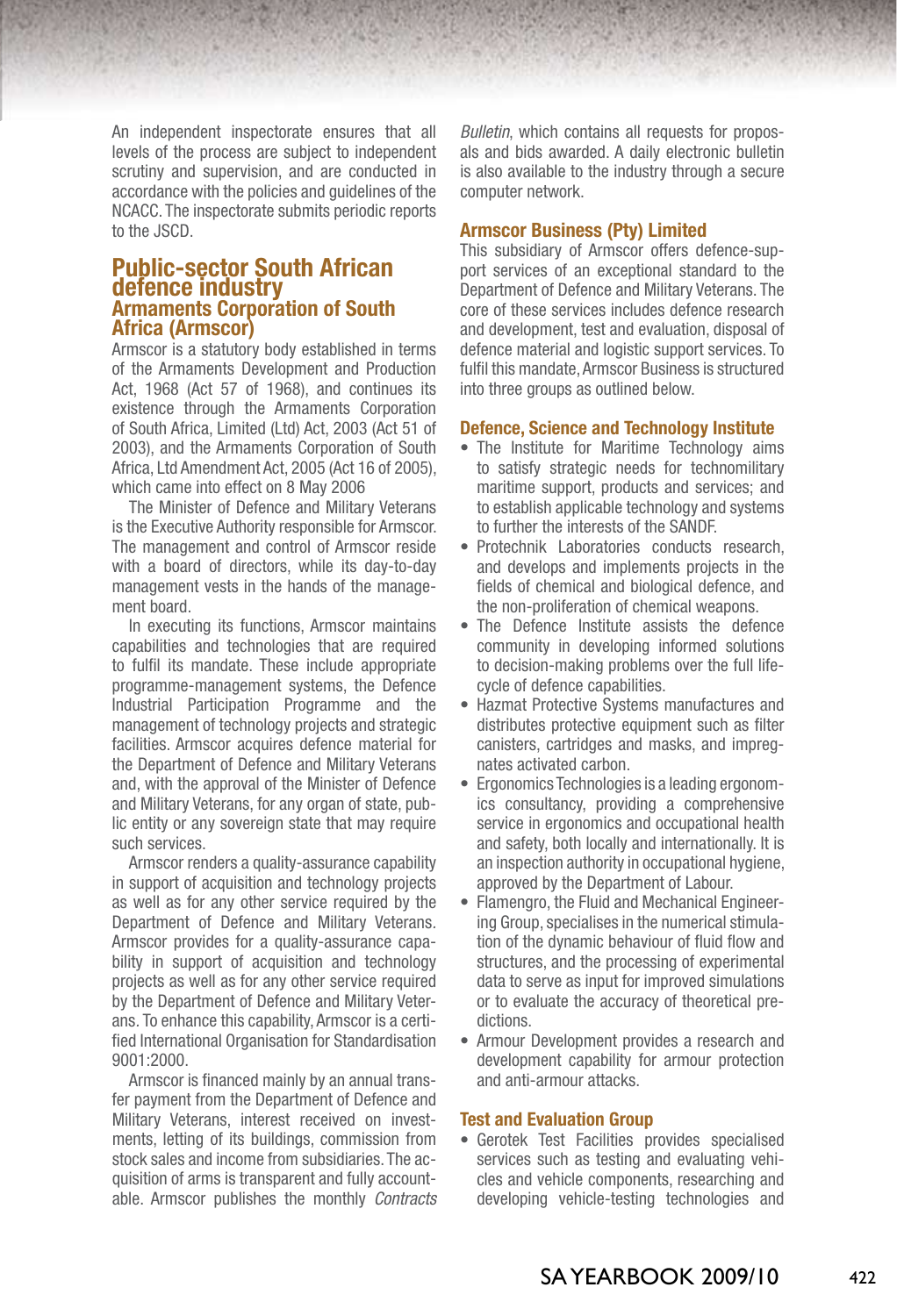methods, VHF/UHF and microwave antennatesting and evaluation, environmental testing, and verifying military products against specification. The Events Division offers restaurant, conference and development facilities, whereas the Training Division offers various driver-training courses.

• Alkantpan offers an all-purpose weapon and ammunition test range for the testing of all kinds of weaponry, ranging in calibre from 20 mm to 155 mm and larger.

## **Defence Support Group**

- • Armscor Defence Asset-Management Centre provides decision-making support in the acquisition, operational and phasing-out phases of systems by rendering data and asset-management services.
- Defence Materiel Disposal is the appointed agent of the Department of Defence and Military Veterans to dispose of redundant military defence equipment.
- AB Logistics Freight is a registered and accredited customs-clearing agent with the South African Revenue Service, and a member of the Federation of Freight Forwarders Associations and the South African Association of Freight Forwarders. It also enjoys authority to act as a customs-clearing agent in South Africa. In terms of the Explosives Act, 2003 (Act 15 of 2003), AB Logistics Freight is also a registered explosives transporter, offering this specialised service to the SANDF, Armscor, foreign defence forces and the defence-related industry through its trained personnel and with its own fleet of trucks.

## **Denel Group of South Africa**

Denel (Pty) Ltd is a commercially driven holding company, with equity of varying degrees in several defence and aerospace subsidiaries and associated companies.

With its focus on the military aerospace and landward defence domains, Denel was incorporated as a private company in 1992 in terms of the South African Companies Act, 1973. Its defence capabilities, however, date back more than 70 years when some of Denel's first manufacturing plants were established.

As a state-owned enterprise, Denel reports to the Minister of Public Enterprises. The minister, on behalf of the South African Government as shareholder, appoints an independent board of directors while an executive management team is responsible for the day-to-day management of the company. Denel is managed in accordance with sound business principles and good governance. It conforms to the prescripts of the PFMA, 1999 and other regulatory requirements.

A key objective with Denel's turnaround strategy was to ensure that the business becomes self-sustainable and profitable. Although the restructuring of the group is still underway, some of its businesses already have equity partnerships with major international companies.

While the unbundling of the South African Government's defence company is key to refocusing its business, government considers Denel a strategic asset. It therefore retains a "golden share" in the businesses to protect the country's technological capabilities and ensure their role as key domestic suppliers to the SANDF.

Apart from being original equipment manufacturers in certain product categories, the Denel businesses are also engaged in the overhaul, maintenance, repair, refurbishment and upgrade of the SANDF's defence systems and equipment.

As such, they ensure a greater measure of strategic independence for the country, while providing the SANDF with the cost-effective means to undertake its role in peacekeeping and peacesupport missions beyond South Africa's borders.

Denel provides a sustainable technology base to enable the Department of Defence and Military Veterans to acquire systems uniquely suited to African conditions. Denel also makes a significant contribution to South Africa's socioeconomic development and manufacturing base.

Unlike developing countries without an indigenous defence industry, South Africa benefits from Denel's value-add in areas such as skills development. Denel's skill-intensive approach creates an opportunity for an applied scientific and engineering base.

Through a range of high-end skills-development programmes, Denel aims to retain engineers, technicians and scientists for the industry. These programmes include:

- Denel Centre for Learning and Development, offering business and marketing training alongside its artisan and technician training
- Denel Youth Foundation Training Programme with its focus on upgrading Mathematics and Science skills of young learners
- engineering bursary schemes and internships
- school-outreach programmes to entice the youth to high-technology careers found in Denel.

Through the years, Denel has created substantial intellectual property that has been cross-leveraged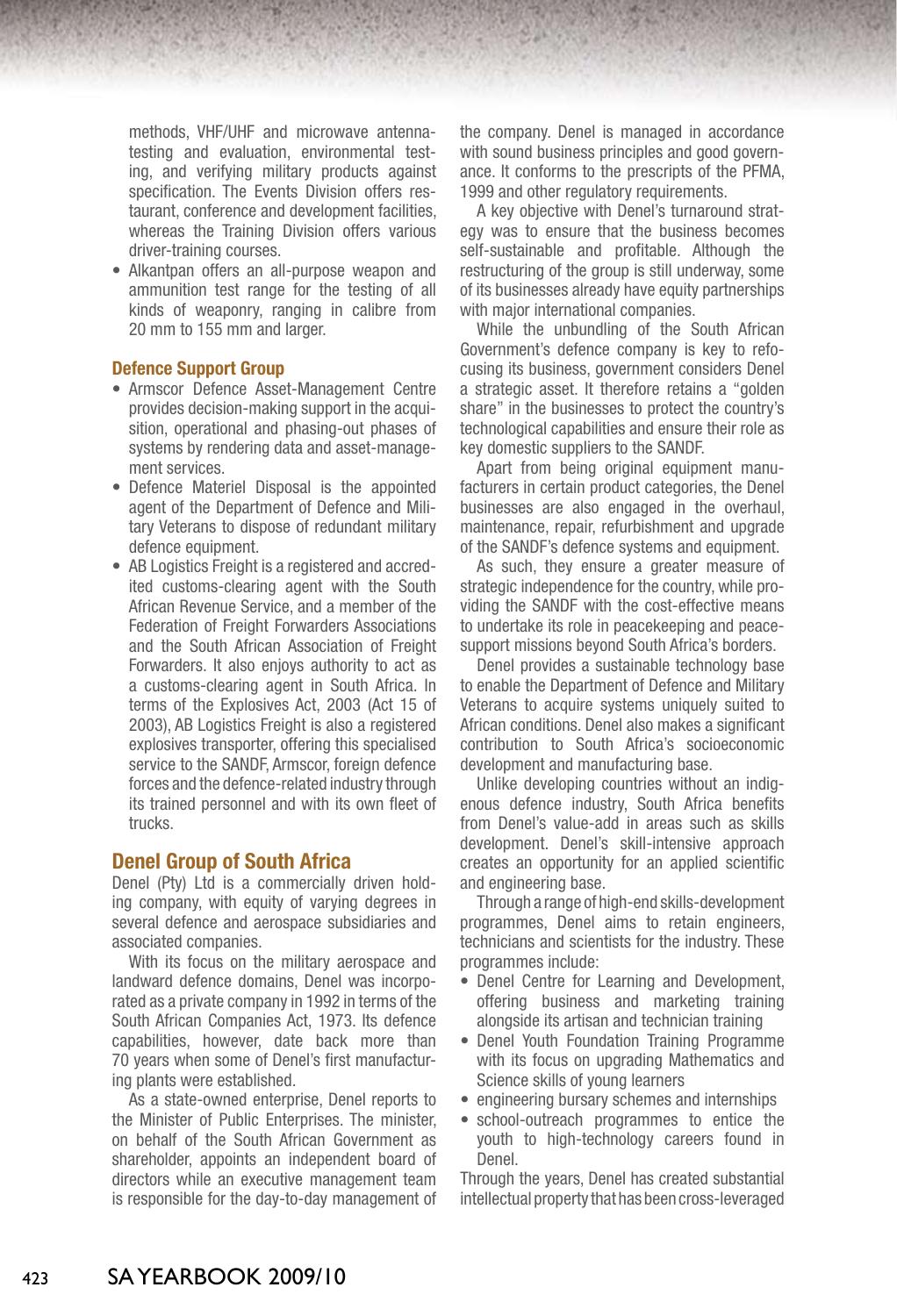in other industries such as telecommunications, energy and mining.

International benchmarks have shown the defence industry to remain the prime technology incubator for industry at large with an added employment multiplier ratio of 6:1 (jobs for each engineer employed).

## **Denel's core businesses and subsidiaries**

Denel's businesses and subsidiaries consist of:

- Denel Aviation
- Denel Dynamics
- Denel Integrated Systems Solutions
- Denel-Saab Aerostructures (Pty) Ltd
- Denel Land Systems (DLS)
- • Denel Pretoria Metal Pressings
- Mechem (Ptv) Ltd
- Overberg Test Range (OTB).
- Associated companies include:
- Carl Zeiss Optronics (Ptv) Ltd
- Rheinmetall Denel Munition (Pty) Ltd
- Turbomeca Africa (Ptv) Ltd.

## **Intelligence services**

There are two civilian intelligence structures, namely the National Intelligence Agency (NIA) and the South African Secret Service (SASS).

The intelligence community provides evaluated information to:

- safeguard the Constitution
- promote the interrelated elements of security. stability, cooperation and development, both within South Africa and in relation to southern Africa
- • uphold the individual rights enshrined in the Bill of Rights contained in the Constitution
- promote South Africa's ability to face foreign threats and enhance its competitiveness in a dynamic world.

## **National Intelligence Agency**

The National Strategic Intelligence Act, 1994 (Act 39 of 1994), defines the primary functions of the NIA as being to gather, correlate, evaluate and analyse domestic intelligence to:

- identify any threat or potential threat to the security of South Africa or its people
- supply intelligence regarding any such threat to the National Intelligence Coordinating Committee (Nicoc)
- • gather departmental intelligence at the request of any interested department of state, and transmit such intelligence that constitutes departmental intelligence to the relevant department without delay
- fulfil the national counter-intelligence responsibility and, for this purpose, conduct and coordinate counter-intelligence to gather, correlate, evaluate, analyse and interpret information to identify any threat or potential threat to the security of South Africa or its people
- inform the President of any such threat
- supply (where necessary) intelligence relating to any such threat to the SAPS for the purposes of investigating any offence or alleged offence.

## **South African Secret Service**

Section 2(2) of the National Strategic Intelligence Act, 1994, as amended, stipulates the role of the SASS as being to:

- gather, correlate, evaluate and analyse foreign intelligence, excluding foreign military intelligence, to identify any threat or potential threat to the security of South Africa or its people
- supply intelligence relating to national strategic intelligence to Nicoc
- gather departmental intelligence at the request of any interested department of state and, without delay, to evaluate and transmit such intelligence and any other intelligence at the disposal of the service and which constitutes departmental intelligence to the department concerned and to Nicoc.

## **Intelligence oversight Joint Standing Committee on Intelligence (JSCI)**

Integral to the *White Paper on Intelligence*, drafted in 1994, was the establishment of legislative oversight mechanisms. The JSCI is a parliamentary oversight body comprising members of the six largest political parties. Selection to the committee is based on proportional representation decided on by the percentage of votes received in the last national election.

The JSCI hears complaints from the public, scrutinises the finances and operations of the services, and reports to Parliament on these.

Parliamentary members serving on the JSCI take an oath of secrecy and undergo security screening to ensure that they do not compromise the work of the services in the course of performing their duties.

#### **Inspector-General**

The President appoints the Inspector-General after two thirds of the members of the National Assembly give their approval.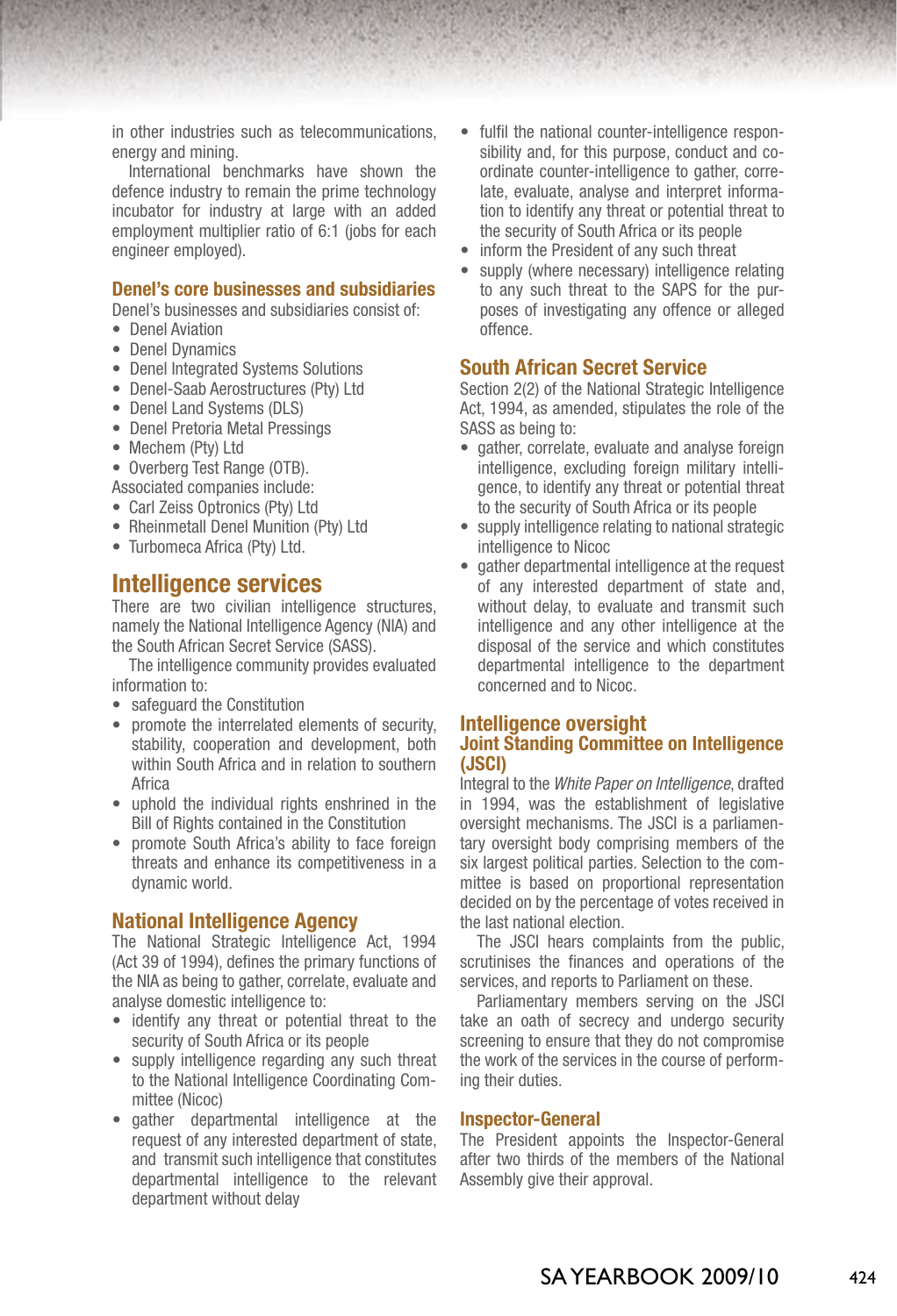The Inspector-General monitors compliancewith the Constitution, laws and policies of the country. The Office of the Inspector-General reports to the Minister of Intelligence Services.

The office reviews the activities of the services, receives and investigates complaints from the general public and the JSCI, or is tasked by the Minister of Intelligence Services.

## **Other civilian intelligence structures Office of Interception Centre (OIC)**

The OIC was established in July 2006 in line with the Regulation of Interception of Communications and Provision of Communications-Related Information Act, 2002 (Act 70 of 2002), which was implemented in 2005. Oversight and control of this centre reside with the Minister of Intelligence Services, the JSCI and the Inspector-General. The office provides a service to all law-enforcement agencies, alleviating duplication, pooling resources and limiting abuse of this instrument.

## **South African National Academy of Intelligence (Sanai)**

Sanai plays a central role in providing quality training to members of the intelligence services.

Training at Sanai, which was established in February 2003, is geared towards producing officers who understand the political and security realms of South Africa and Africa. The academy comprises the Academic Faculty, the Intelligence Research Institute and the Education, Training and Development Support component. Located in Mafikeng, North West, the Sanai campus is named after the late Mzwandile Piliso, a veteran intelligence officer who played an important role in establishing a non-statutory intelligence body that served the liberation movement.

## **Intelligence Services Council (ISC)**

The work of the ISC on conditions of service, established in terms of the Intelligence Services Act, 2002 (Act 65 of 2002), is dedicated to optimalising human resources.

The council conducts continuous research towards developing effective and competitive working conditions for members as they are recruited and receive multiskill training and development, commensurate benefits, career options and eventually retirement benefits.

## **Electronic Communications Security (Pty) Ltd (Comsec)**

Prior to the establishment of Comsec, procurement and provision of this service was fragmented in government. The establishment of the company is a move towards greater coordination, integration, alignment and the maintenance of communications security.

Comsec was established as a private company in February 2003 to ensure that critical electronic communications of government and related organs are protected and secured. Comsec's functions include securing government communications against unauthorised access and technical, electronic or any other related threats. The company will, in concurrence with the NIA, provide verification services for electronic communications security systems, products and services used by the State. Comsec strives for greater coordination, integration, alignment and the maintenance of communications security. Research to improve products and services and training is another key function of Comsec.

## **National Communications Centre (NCC)**

The functions of the NCC are directed at the integration and coordination of signals and interception activities of all government departments in South Africa. The NCC serves as an advisory structure to the Minister of Intelligence Services on matters related to signals-intelligence procurement, management and direction. This includes areas such as the Signals Intelligence Evaluation Centre and the OIC. The centre will regulate the applications and authorisation for interceptions and monitor all interception of communications to avoid duplication and possible mismanagement of resources.